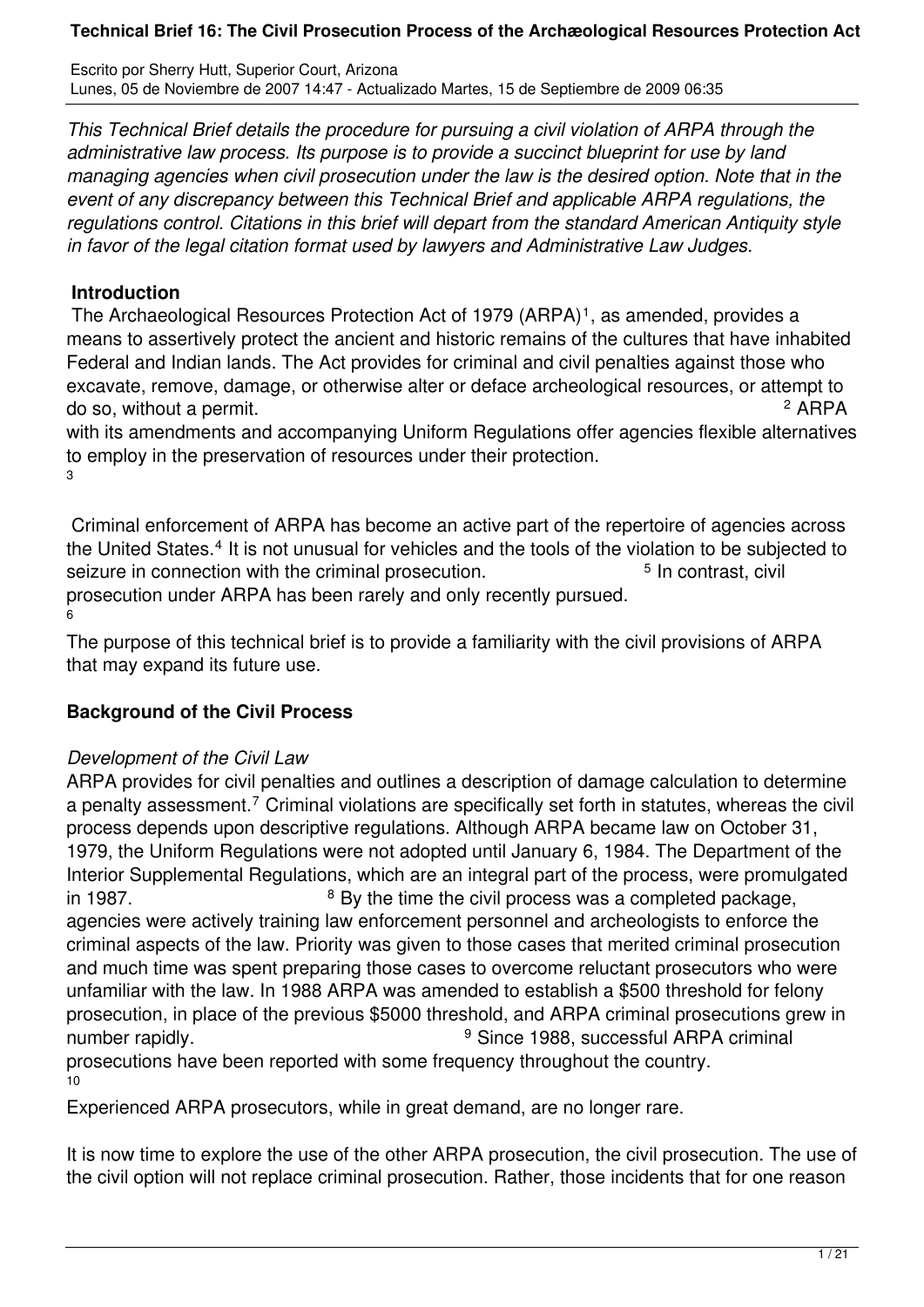Escrito por Sherry Hutt, Superior Court, Arizona Lunes, 05 de Noviembre de 2007 14:47 - Actualizado Martes, 15 de Septiembre de 2009 06:35

or another do not merit criminal prosecution will become the subject of the civil process. These are the incidents that have been overlooked although they are no less important in the effort to preserve and protect archeological resources.

## *Cooperative Agreements*

In order for an agency to proceed in a civil matter it must have access to an Administrative Law judge (ALJ). The Department of the Interior Office of Hearings and Appeals is ideally suited to the task, but not every agency is similarly staffed. The lack of an agency ALJ impeded active civil enforcement for agencies outside of the Department of the interior. That problem has now been rectified with the issuance of Memoranda of Agreement with Interior executed by the Forest Service and the Tennessee Valley Authority.<sup>11</sup> One of the first civil ARPA cases to utilize the Interior ALJ was brought by the Forest Service. 12

## *The Civil Advantage*

There are a number of reasons to favor civil prosecution over criminal. Some of these are inherent in civil procedure regardless of the particular substantive law.

Burden of proof: In a criminal trial the prosecutor must prove the defendant guilty beyond a reasonable doubt. This is a substantial burden, which calls upon jurors to feel as comfortable about their decision as they would in making a decision in the more important affairs of their daily life. Punishment is not to be discussed in a criminal trial, but the jurors know that their verdict could impact the liberty of the defendant. The standard of proof in a civil case is one of a preponderance of the evidence. That is a tipping of the scales in favor of the claim being made.

Non-Jury Trials: A criminal defendant who faces a significant loss of liberty (six months or more) is guaranteed a jury trial. This fundamental right is not an issue in civil matters, which are tried before an ALJ outside of the jury trial process, since the only loss is monetary. Civil penalties may include a prohibition from entering a Federal or Indian enclave or may require some constructive activity but will never include incarceration. Administrative proceedings are therefore less time-consuming, less expensive, and less formal. 13 To convict a criminal defendant the twelve member jury must reach a unanimous verdict. To find that the civil defendant is responsible the agency must convince the ALJ that the facts are complete. ARPA criminal trials also may be interesting instructive sessions that educate the jury and instill in them an understanding for the law and reasons to care about archeological sites. Every jury trial, however, carries the ever-present possibility of error and a mistrial requiring a repeat of the process. In contrast the civil hearing is simple and direct.

Optional Use of Lawyers: Depending on its policy, the individual agency is not necessarily represented by an attorney at an ALJ hearing. A case may be presented by the law enforcement agent and the archeologist. Therefore, if criminal prosecution of ARPA is declined by the U.S. Attorney's office in the appropriate district, the agency is not foreclosed from taking action against an alleged violator. In a civil case the defendant is not entitled to representation by a lawyer as a matter of constitutional right. The defendant may obtain counsel or proceed in proper persona, on behalf of one's self, but the agency does not bear the cost of the defendant's legal representation.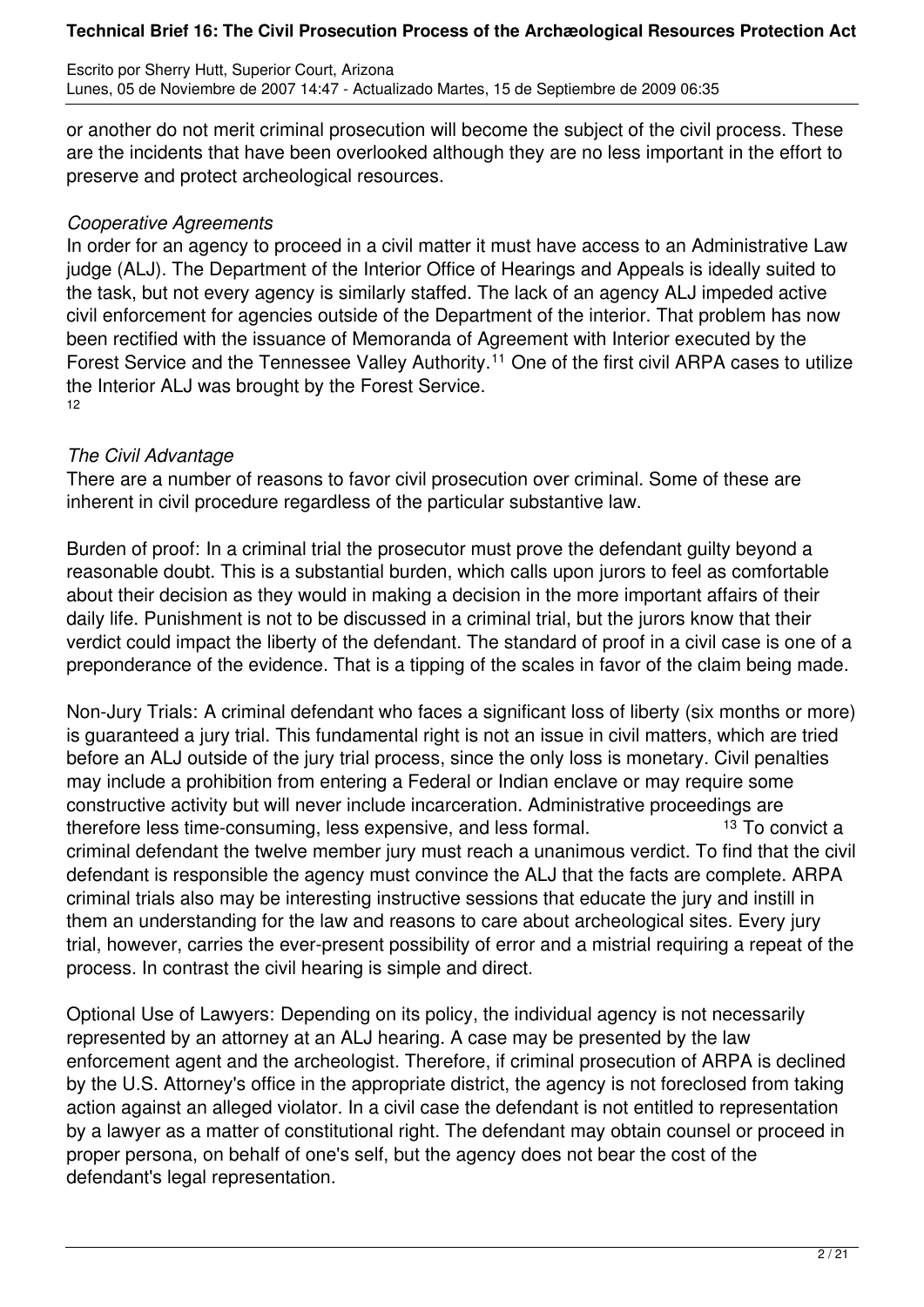Escrito por Sherry Hutt, Superior Court, Arizona Lunes, 05 de Noviembre de 2007 14:47 - Actualizado Martes, 15 de Septiembre de 2009 06:35

Civil Penalties Versus Fines: In a criminal prosecution, in addition to or in lieu of a period of confinement, the defendant may be ordered to pay a fine. The fine also may replace a prison term. Fines have two limitations: first, they may not exceed \$100,000 for a misdemeanor conviction and \$250,000 for a felony conviction, and second, they are paid not to the agency but to the general fund of the U.S. Treasury. 14 Restitution may be paid

to the agency in an amount deemed appropriate by the judge after considering everything else levied against a defendant and the ability of those held responsible to pay. Penalties in a civil proceeding are assessed based on the actual damages proven at the hearing. 15

These assessments become judgments that may be collected directly by the agency or the Indian tribal authority affected by the violation.

Agency Discretion: A criminal case presented to the office of the local U.S. Attorney transfers decision making authority to that office. Depending on the policy of each district office the recommendations of the Assistant U.S. Attorney to whom the case is assigned will usually determine whether to prosecute, whom to prosecute, when, and for what offenses. That office will determine whether to forfeit items and what items to forfeit. Although the Assistant U.S. Attorney will consult with the agency through the law enforcement agent, the office of the U.S. Attorney makes decisions in plea bargaining and prosecution resolution. In a civil proceeding the agency never loses total control over the presentation of the case. Negotiations prior to judicial resolution are handled by the agency area manager, who has been delegated the authority by each respective Secretary or agency official.

## *Agency Policy Determination*

The agency area manager, or equivalent officer, determines whether to maintain a case for civil prosecution or to refer the matter to the U.S. Attorney's office for criminal prosecution. The number of ARPA violation investigations has grown to a point that now may allow the agency area manager to establish policies for the referral of a case. This information will assist the agent in the field to properly direct their reports and to involve the appropriate lawyer, U.S. Attorney, Solicitor, Office of General Counsel or Judge Advocate General. It will also assist the first contact officer in the field in determining which option should be employed.

There are other options beyond criminal or civil prosecution under ARPA alone. It is possible to seize the tools and vehicles used in a violation without the prosecution of an individual.<sup>16</sup> Each agency has published regulations in the Code of Federal Regulations (CFR) that prohibit various activities that apply to the protection of sites managed by that agency. 17

All of the pre-ARPA options available to land managers still exist. ARPA merely adds to those options. However, if an individual is cited prematurely under a CFR section that protects archeological resources, and if the individual quickly enters a plea of guilty to that violation before the nearest magistrate, the agency will be prevented from proceeding further under ARPA, criminally or civilly. To do so would constitute double punishment. The agency may still bring an action to forfeit a vehicle or tools used in the commission of the offense.

Avoiding Double Punishment: Once the agency submits a case for criminal prosecution, the agency loses control of the case until and unless the U.S. Attorney issues a declination letter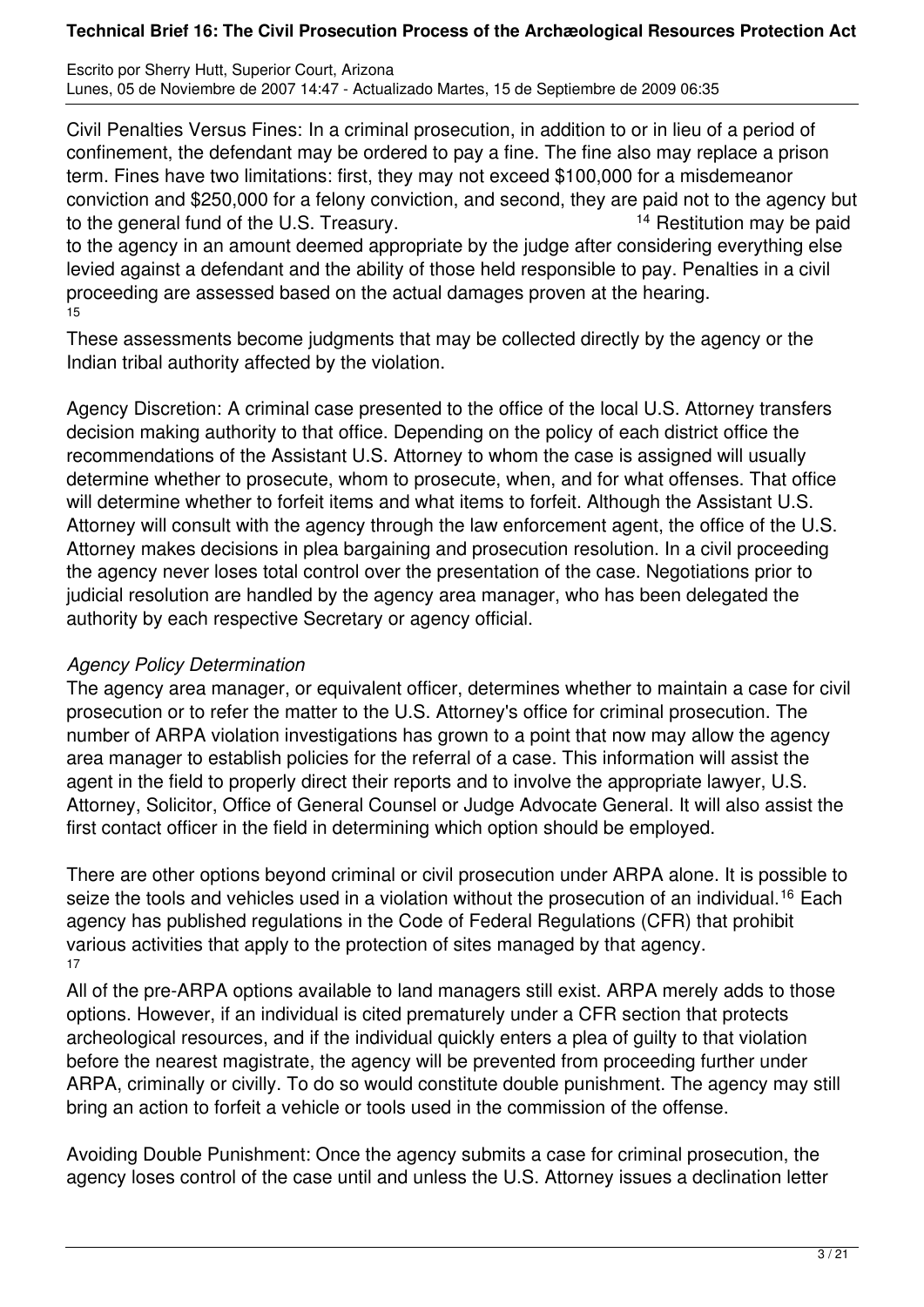Escrito por Sherry Hutt, Superior Court, Arizona Lunes, 05 de Noviembre de 2007 14:47 - Actualizado Martes, 15 de Septiembre de 2009 06:35

indicating a decision not to proceed. If the criminal case does proceed but the sentence does not include forfeiture, the agency may still seek forfeiture in a separate civil proceeding. Forfeiture is available under ARPA if the defendant is cited for a CFR violation rather than an ARPA violation.

It is important to realize that if a criminal case is negotiated by an Assistant U.S. Attorney and if the negotiations include financial considerations, either as a fine based on the damage amount or as restitution, the agency may not later assess a civil penalty against the defendant. This would amount to double punishment. When a defendant in a criminal case is sentenced to pay a fine in lieu of incarceration and the amount of the fine is based upon an amount calculated to deter future violations, civil prosecution remains an option.<sup>18</sup>

## **Issues in the Proof of a Civil Case**

### *Jurisdiction*

Civil and criminal prosecutions have the same jurisdictional basis. That is, for the law to apply, Federal or Indian lands must assertedly have been impacted by the alleged violator.<sup>19</sup> Indian lands include lands of Alaska Native Village corporations and Native Hawaiian as well as trust lands subject to a restriction on alienation. Federal lands include those in Puerto Rico, Guam, and the Virgin Islands or any lands held in fee title by the United States. 20

The only exception to tying the violation to Federal or Indian lands is when an otherwise protected item is obtained in violation of a State or local law and then transported in interstate commerce. 21

Any person who commits a prohibited act on the lands under the jurisdiction of ARPA is liable under the law. Person is defined as "an individual, corporation, partnership, trust, institution, association, or any other private entity or any officer, employee, agent, department, or instrumentality of the United States, of any Indian tribe, or of any State or political subdivision thereof."<sup>22</sup> The description of person is important to note in the context of a potential civil action because the type of "person" will more often be broadly construed than in the typical criminal case. For example, a corporation that is not charged in a criminal ARPA indictment nonetheless may find itself facing civil ARPA charges. The reason for the difference may be found in the intent exhibited by the violator. Intent is discussed below.

# *Identification*

In all cases, the "person" to be held accountable must be identified. This may be a direct identification, as in a criminal case, where the violator is observed at the scene. In a civil case the alleged violator may be identified as the "person" responsible for the care and control of a site such as the private contractor who allows a protected area to be bulldozed. The alleged violator also may be a business that allowed equipment to be rented if the firm knew or had reason to know the use planned for the equipment (see intent). More than one person may be held responsible, although each may have had a different level of involvement. Directors of corporations and even government employees are not immune from civil liability.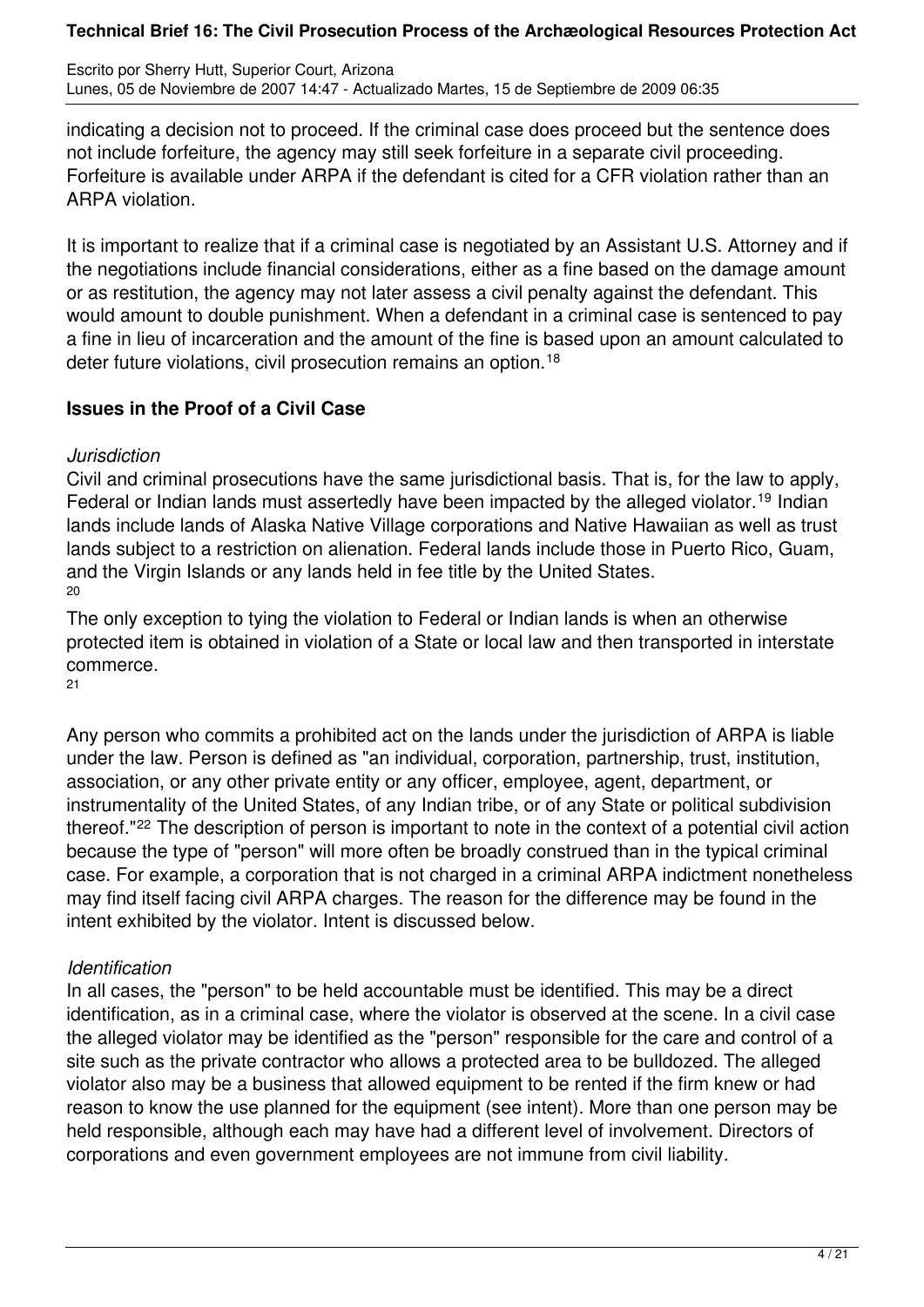Escrito por Sherry Hutt, Superior Court, Arizona Lunes, 05 de Noviembre de 2007 14:47 - Actualizado Martes, 15 de Septiembre de 2009 06:35

### *Protection of Archeological Resources*

Under ARPA the protected items are the same in both civil and criminal prosecutions.<sup>23</sup> Archeological resources are those material remains of past human life where there is sufficient material remaining to extract scientific data. 24

The ability to gain information about past human life from the material remains is referenced in the law as "archeological interest." The items also must be over 100 years old.

Expressly excepted from the protection of ARPA is the collection of arrowheads found on the surface of the ground.<sup>25</sup> Although technically protected, as a practical matter "arrowhead" includes any object that would appear to the common person to be an arrowhead even if it is actually a spear point or a scraper. To be protected the stone point must be totally subsurface. Generally, unworked minerals, rocks, and paleontological (fossil) specimens are not protected by ARPA unless they have evidence of human interaction. 26 However, where these items are found within an archeological site they are protected if they can render clues to the past human existence. The proof of this issue will rely on the expert testimony of an

archeologist. Similarly, coins and bullets are not protected unless they are found in a direct physical relationship with an archeological site, such as in a battlefield. 27

## *Authority of a Permit*

Where the person holds a valid ARPA or comparable permit and acts within the permit, there can be no violation.<sup>28</sup> Any lawful excavation will be overseen by an individual holding the permit. Government contracts and government employment status may take the place of an ARPA permit because they act as authority to undertake the activity obligated by the contract or within the scope of employment. Government contracts do not excuse the obligation to act responsibly, and all government contracts will or should contain ARPA language. 29

Government employees and volunteers working with the government do not need a permit. However, if their actions exceed the scope of the job they may face civil sanctions.

ARPA violations may still be perpetrated by the holder of a permit or government contract where the action taken exceeds the authority of the document.<sup>30</sup> This may occur if unnecessary excavation takes place or if the contractor or permittee strays from the designated area.

### *Calculating the Amount of Damage*

Civil and criminal archeological site damage calculations are conducted in the same manner, but the application of the information varies. Damage calculations in civil actions become the penalty amount, whereas in criminal actions the amount of damage determines the severity of the crime, and the damage may be a factor in sentencing. A criminal defendant may be ordered to pay the damage amount as restitution to an agency.

Quantifying Damages: The amount of the penalty is determined by calculating the archeological damage to the area or the commercial value of the materials and adding either, but not both, to the cost of restoration and repair of the materials or the area that was damaged. 31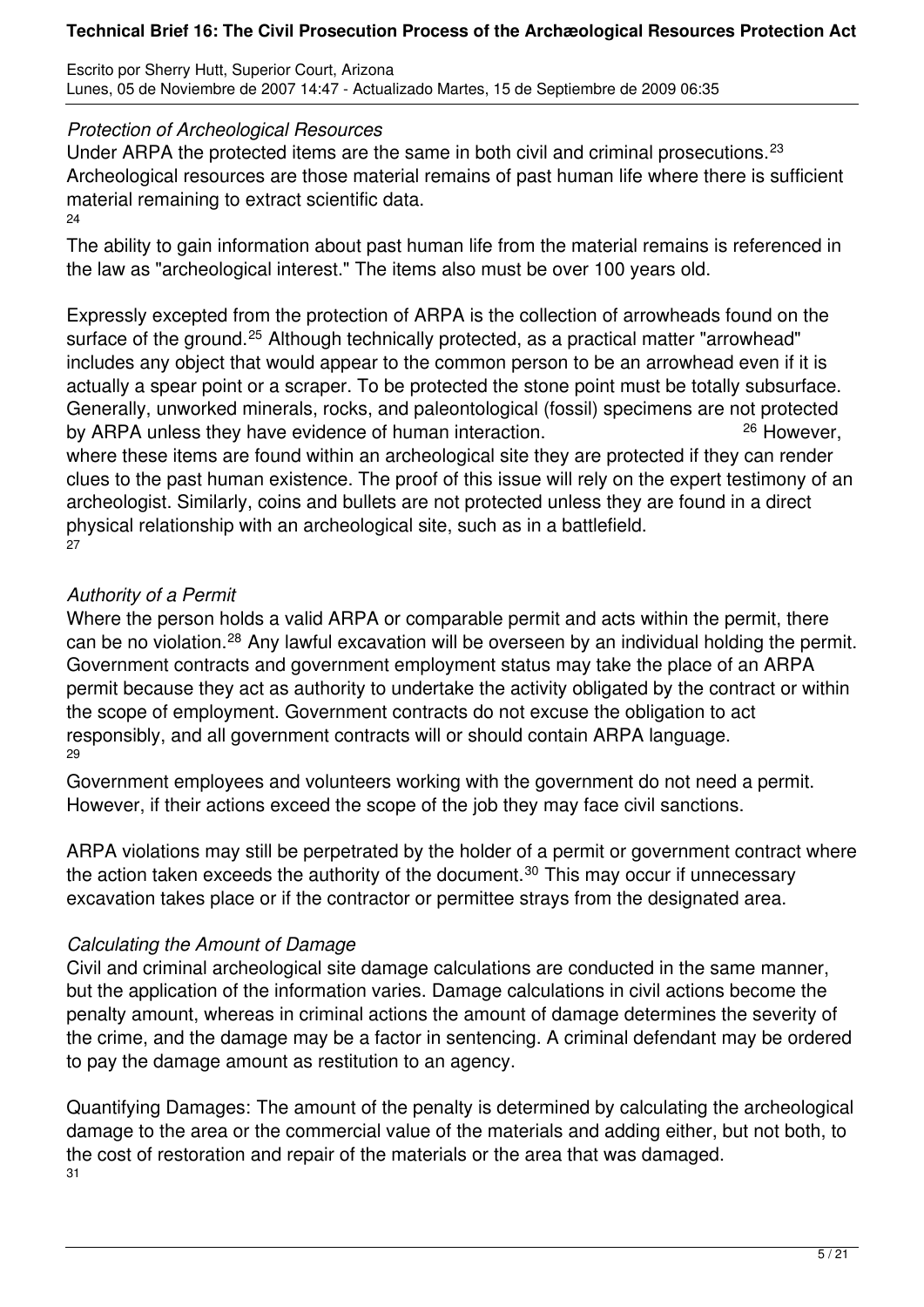Escrito por Sherry Hutt, Superior Court, Arizona Lunes, 05 de Noviembre de 2007 14:47 - Actualizado Martes, 15 de Septiembre de 2009 06:35

This is another aspect of case preparation that is dependent wholly upon the archeologist acting as an expert witness. Commercial value of an object may be determined by the price placed on the object by the alleged violator, by the going price of similar objects offered for sale, or by research in collector catalogs. Archeological value is described in the Uniform Regulations as the cost of scientific data recovery that would have been attainable prior to the violation in an area that is adjacent to the violation site, and that is of comparable size. 32

It assumes that the disturbance has created a situation of forced excavation even though no further data recovery may occur in the near future. It enables the agency to arrive at a dollar amount of damage even though the actual loss of a nonrenewable resource is priceless.

Added to the archeological damage or commercial value is the cost of restoration and repair. This includes the actual costs of reconstruction or stabilization of the archeological resource, surface stabilization, research to carry out stabilization, physical barriers or protective devices to guard against further disturbance, analysis of the remaining archeological materials, reinterment of human remains, curation, and the preparation of reports necessary to do any of the above activities.<sup>33</sup>

Damages as Civil Penalties: In a civil ARPA case the damage amount becomes the actual amount that may be assessed to the person or persons found to be responsible. There is no minimum or maximum amount. When there are subsequent violations by a person, the amount of the damages assessed is doubled.  $34 \text{ ln}$  no situation may the person be assessed more than double the actual damage amount. The land manager does have the discretion in the negotiation of a civil penalty amount prior to an administrative hearing to reduce the assessed penalty. When the violation is so egregious that the damage assessment as a sanction is insufficient, then criminal prosecution may be the more appropriate course of action. The criminal law provides for incarceration and penalties over and above the actual damage amount. However, the maximum fine in a criminal action against an individual is \$250,000 and against a corporation is \$500,000. 35

It is possible for civil penalties to exceed these limitations.

### *Forfeiture*

As part of the civil proceeding, the ALJ may order that archeological resources in the possession of the person and all vehicles and equipment which were used in the violation be forfeited.<sup>36</sup> All items which were forfeited by order of the ALJ and that involved violations that originated on Indian lands are to be turned over to the Indian or Indian tribe affected. Where Indian interests are not affected, the items are forfeited to the United States. Agencies receiving forfeited vehicles and tools place them into agency use. Native American human remains are subject to repatriation wherever they are found, and non-repatriated items are subject to curation under the Federal curation regulations.  $37$ 

# *Intent, a Non-Issue in Actions Based on Negligence*

In every criminal action the intent of the defendant must be proven. The criminal statute will either call for the government to prove the specific intent of the alleged wrongdoer or show general intent. That is, the government must show that the defendants actually knew they were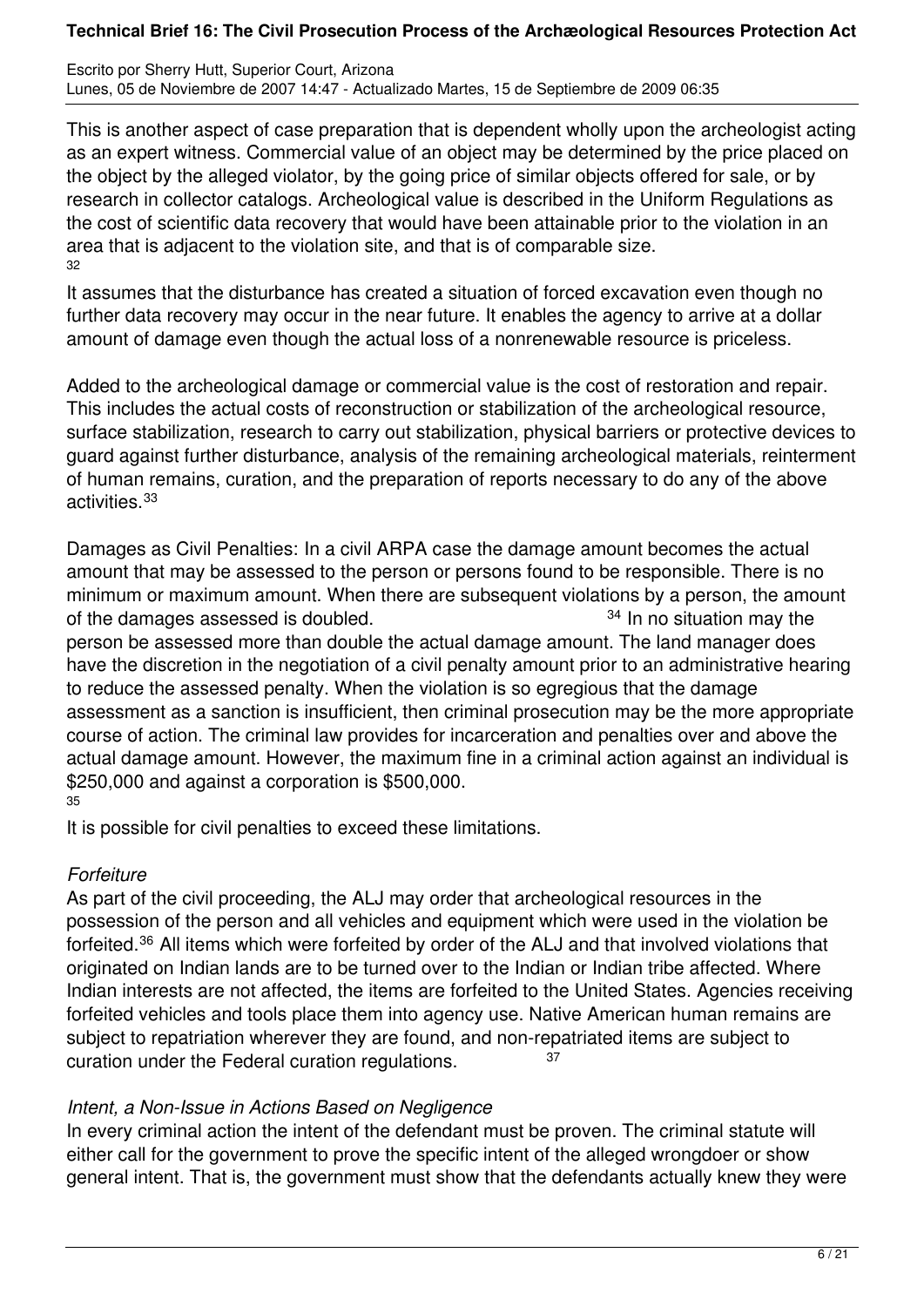Escrito por Sherry Hutt, Superior Court, Arizona Lunes, 05 de Noviembre de 2007 14:47 - Actualizado Martes, 15 de Septiembre de 2009 06:35

doing wrong and persisted in their actions, or that they knew what they were doing though they may have had no knowledge of the law. The ARPA criminal statute is a general intent law.<sup>38</sup> In a civil case intent is a not an issue. A person may be liable civilly even if the person had no knowledge of the prohibited activity if the actions of the wrongdoers occurred while in the employ of that person or under that person's supervision. Negligence, which gives rise to civil liability, is:

The omission to do something which a reasonable man, guided by those ordinary considerations which ordinarily regulate human affairs, would do, or the doing of something which a reasonable and prudent man would not do.<sup>39</sup>

Inadvertence, carelessness, thoughtlessness, and inattention are all negligence. Where there is a duty to act or a contractual obligation to take action, the failure to act is negligence. Therefore a person may be negligent due to an action or failure to act. Negligence may exist even where there is no ill will or no desire that injury occur.

Civil penalties also may be assessed for any violation of a permit.<sup>40</sup> Intent is not an issue, and the alleged violation may be technical or inadvertent. In the case of technical violations of a permit, agencies must proceed cautiously in seeking sanctions. During the passage of ARPA, Congress expressed concern that penalties not be used to harass citizens in their normal use of public land.

### *Procedural Component of a Civil Case*

The decision whether or not to proceed in a civil ARPA case rests wholly within each individual agency and the designated divisions therein. ARPA gives the land manager, that is the designee of each Secretary or the head of a Federal land managing agency, the authority to initiate proceedings. Therefore, each Area or Park Superintendent, Forest Supervisor, or Base Commander may set policy to govern the option to proceed in house. Over time each division will develop policy that guides agents in the field so that they can determine whether the violation that confronts them should be handled civilly or criminally. Once a matter is submitted to the office of a U.S. Attorney the agency control is held in abeyance until the U.S. Attorney decides how the matter is to be handled and concludes its action. Those who investigate ARPA matters should not be overly concerned with what the land manager decides since the ARPA investigative work is the same regardless of how the case eventually will be handled.

The ARPA case begins with the determination by the land manager as to how to proceed. The following procedure applies when the decision is to proceed civilly and when forfeiture is a desired option. Also, after the conclusion of a criminal matter where actual monetary damages related to the disturbance of the site were not sought or negotiated in a plea agreement, or where forfeiture was not pursued, the land manager may proceed with the following civil process.

# *Report to the Land Manager*

The agency law enforcement personnel, or investigative personnel in the case of the Corps of Engineers, will compile the ARPA case report. It will contain the information necessary to determine whether evidence exists for each of the issues of proof discussed above. The report also will contain a site damage analysis and the basis for archeological interest that places the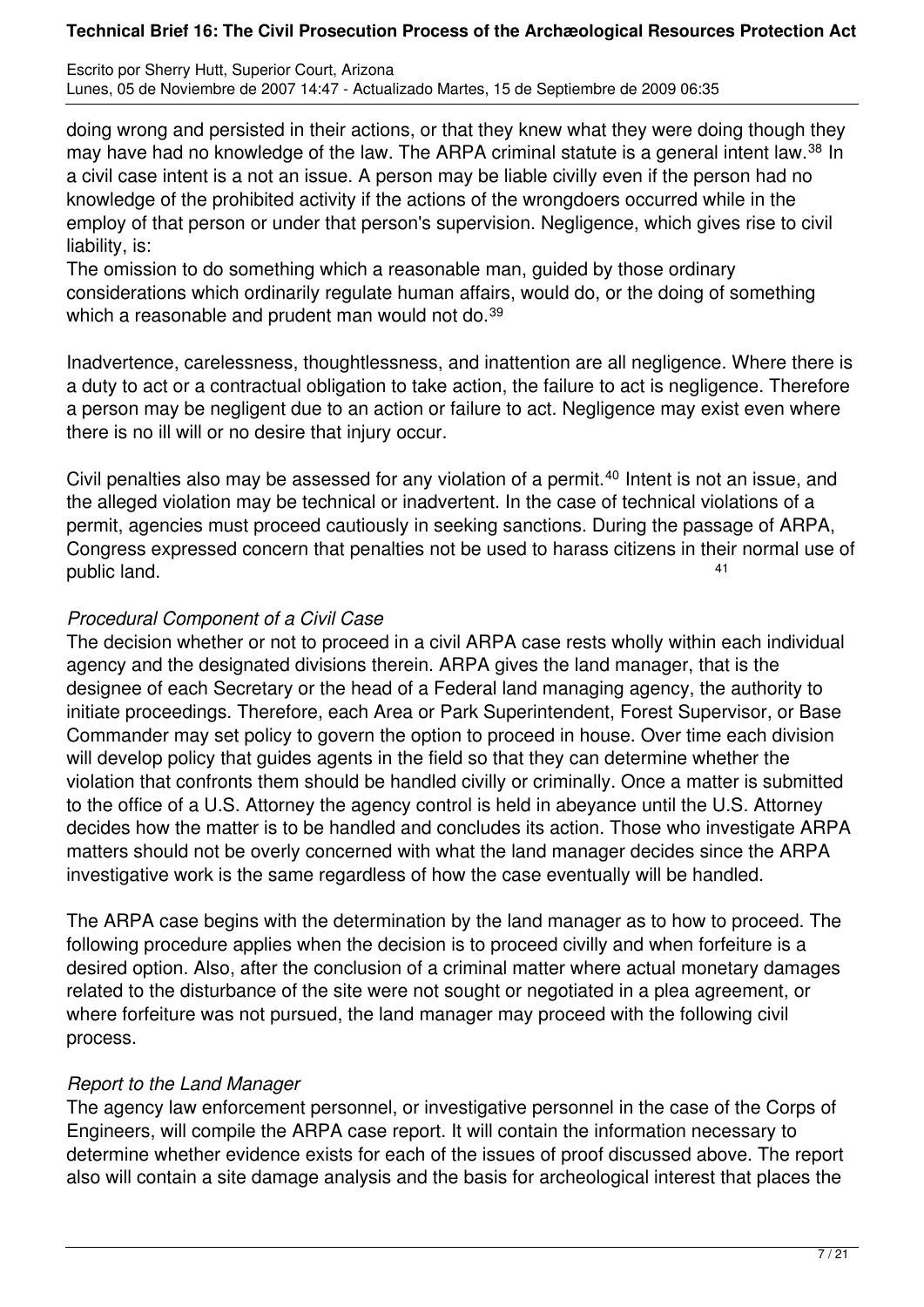Escrito por Sherry Hutt, Superior Court, Arizona Lunes, 05 de Noviembre de 2007 14:47 - Actualizado Martes, 15 de Septiembre de 2009 06:35

site within the protection of ARPA. Photographs, maps, returns on search warrants, and descriptions of seized property will be included when they apply.

The use of legal support for the agencies varies. In most instances the land manager will decide how to proceed based on the report. In the Forest Service, policy now requires that the report be submitted to the office of General Counsel when civil action is contemplated so that an attorney may advise the land manager at each stage of the proceedings. The law does not require, and civil actions are not dependent upon, representation of the agency by counsel (see ALJ hearing below).

### *Notice of the Violation*

Service: A civil action begins with the Notice of Violation which is served on each alleged violator. A corporation is served though a statutory agent who is listed with the Secretary of State. Personal service may be by a process server although the regulations allow service by registered mail, return receipt requested.<sup>42</sup> All actions that follow will be predicated on the ability of the land manager to prove that actual service on the suspected violator has occurred.

Contents: The notice will be in letter form, signed by the land manager designee (Appendix A). It will contain a short statement of the facts that indicate what occurred, where, and how the alleged violator was involved.  $43$  This brief statement is not a recitation of everything in the report. The notice letter will indicate whether the asserted violation occurred without a permit or outside the scope of a contract or employment agreement. 44

The notice normally will state the amount of the proposed penalty, although the regulations allow the notice to be sent with an indication that the actual amount is to be ascertained and will follow in a separate notice.

45

Since the notice is not complete without a specific penalty amount stated, two separate letters may impact on the ability of the land manager to show proper service. There will be instances, however, when prompt notice will prevent further damage even though the site damage analysis is not complete.

The notice must advise the violator of the options (1) to discuss the matter informally with the land manager, (2) to file a Petition for Relief which will trigger the administrative law process, or  $(3)$  to take no action and receive a notice of final assessment.<sup>46</sup> The notice will advise the alleged violator of the option to remit payment which will close all further proceedings. Finally, the notice must advise the alleged violator of their right to seek judicial review of all administrative determinations.

Timing: The Notice of Assessment should be served in a reasonable time after the incident is investigated. While there are no specified time limits, general principles of timeliness do apply. If the matter languishes until the evidence of the violation becomes obscured, it may be no longer appropriate to pursue the action. It is reasonable for several months to elapse while investigative work is being completed, and it may take time to find the alleged violators and to<br>tie them to the scene. After four vears an action may be prohibited. <sup>47</sup> The 45 day period tie them to the scene. After four years an action may be prohibited. within which the alleged violator must respond does not begin until the receipt of the notice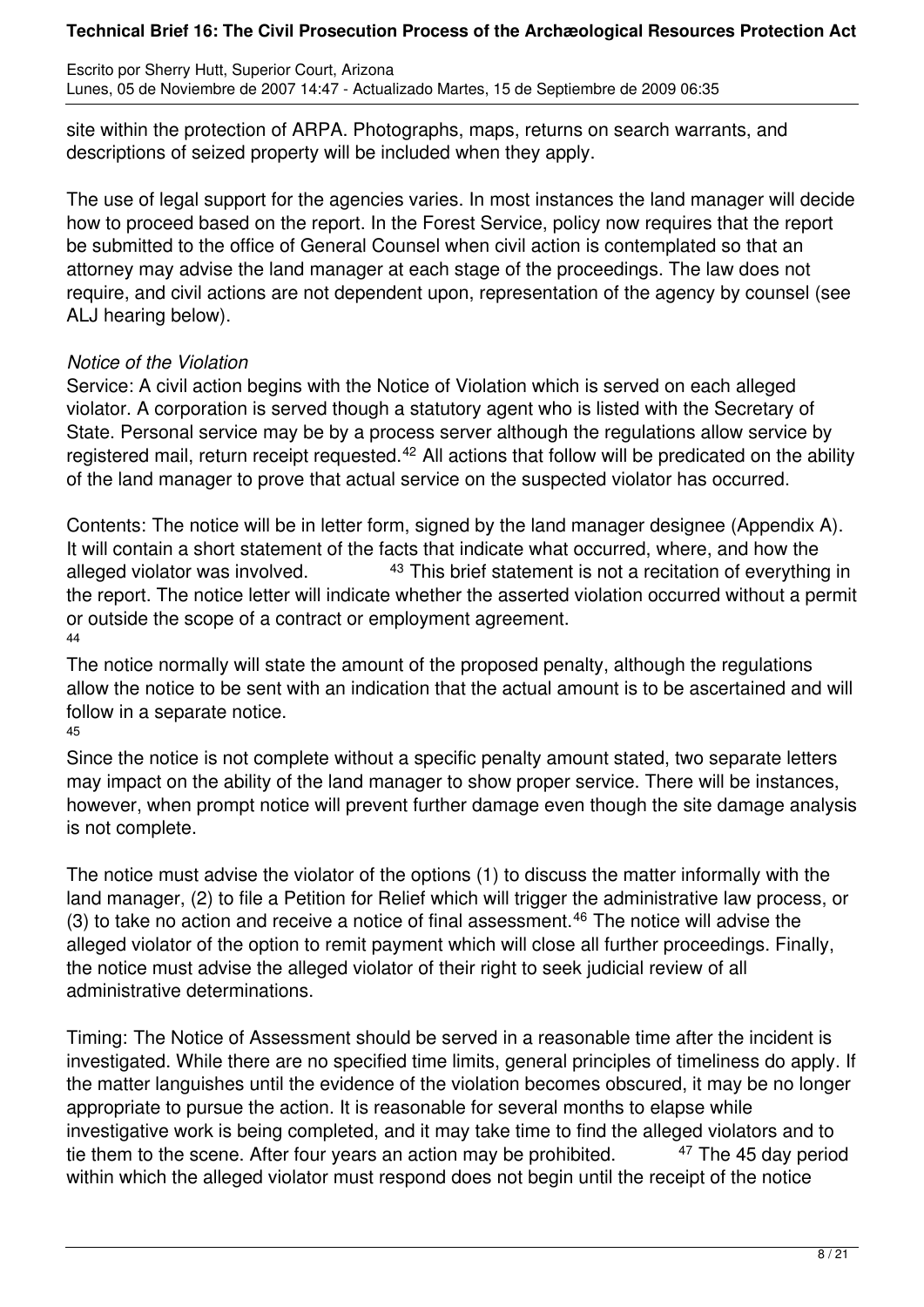Escrito por Sherry Hutt, Superior Court, Arizona Lunes, 05 de Noviembre de 2007 14:47 - Actualizado Martes, 15 de Septiembre de 2009 06:35

letter which contains the assessed penalty amount. Therefore the suspected violator may be notified of the asserted violation, but the obligation to respond would not begin until receipt of the second notice letter with a specific penalty.

## *Respondent's Options*

Once the suspect, who is termed the respondent in a civil action, receives the notice one of four courses of action must be taken within 45 days. The first and most desirable option for both sides is the scheduling of a meeting with the land manager to informally discuss the asserted violation and the amount of damages.<sup>48</sup> Such an informal discussion complies with the Presidential "Civil Justice Reform" order issued in October 1991. 49

The intent of the Executive Order is that no formal litigation commence without an attempt to informally resolve the matter.

The respondent may bypass the land manager by filing with the land manager a Petition for Relief.<sup>50</sup> This will place the matter before an ALJ to hear and decide. If the respondent accepts the damage amount and responsibility for the damages, the land manager may be paid in full or the respondent may notify the land manager in writing that the amount is acceptable.  $51$ This acceptance of the civil penalty by the respondent, in writing, relieves the land manager of any obligation to send a second letter as a formal notice of assessment. If the respondent later reneges on the payment of the penalty, the land manager may obtain a court judgment and proceed to collect on the judgment (see judgment below). The respondent may take no action and await the notice of the final assessment from the land manager. 52

# *Informal Meeting*

When a request is made for an informal meeting within the 45 day period, the land manager is obligated to comply. This discussion may be attended by the respondent with or without counsel. The land manager may have present any personnel deemed necessary, which may include the investigator and the archeologist. Whether counsel is present for the government will depend upon the policy of each agency.<sup>53</sup> The Office of Hearings and Appeals prefers the use of counsel at all times, since this furthers orderliness and due process.

During the informal discussion the respondent may try to impress the land manager that there is no responsibility or that the damages are too high. If a negotiated compromise is reached, it should be put in writing and signed by both the land manager and the respondent. This agreement will become the amount indicated in the notice of assessment. If no compromise is reached, the land manager still will prepare a Notice of Assessment.

If the land manager determines that no violation has occurred or that the respondent is not the responsible party, a written notice of that fact will be sent to the respondent indicating that no penalty shall be assessed.<sup>54</sup> The land manager may determine that additional information is necessary, which will continue the investigation. The same state of the state of the state of the number of the additional information is received the land manager will then issue the Notice of Assessment. The regulations do not contemplate a second informal meeting after further investigation, but there is nothing in the regulations to preclude such action. If at the initial informal meeting the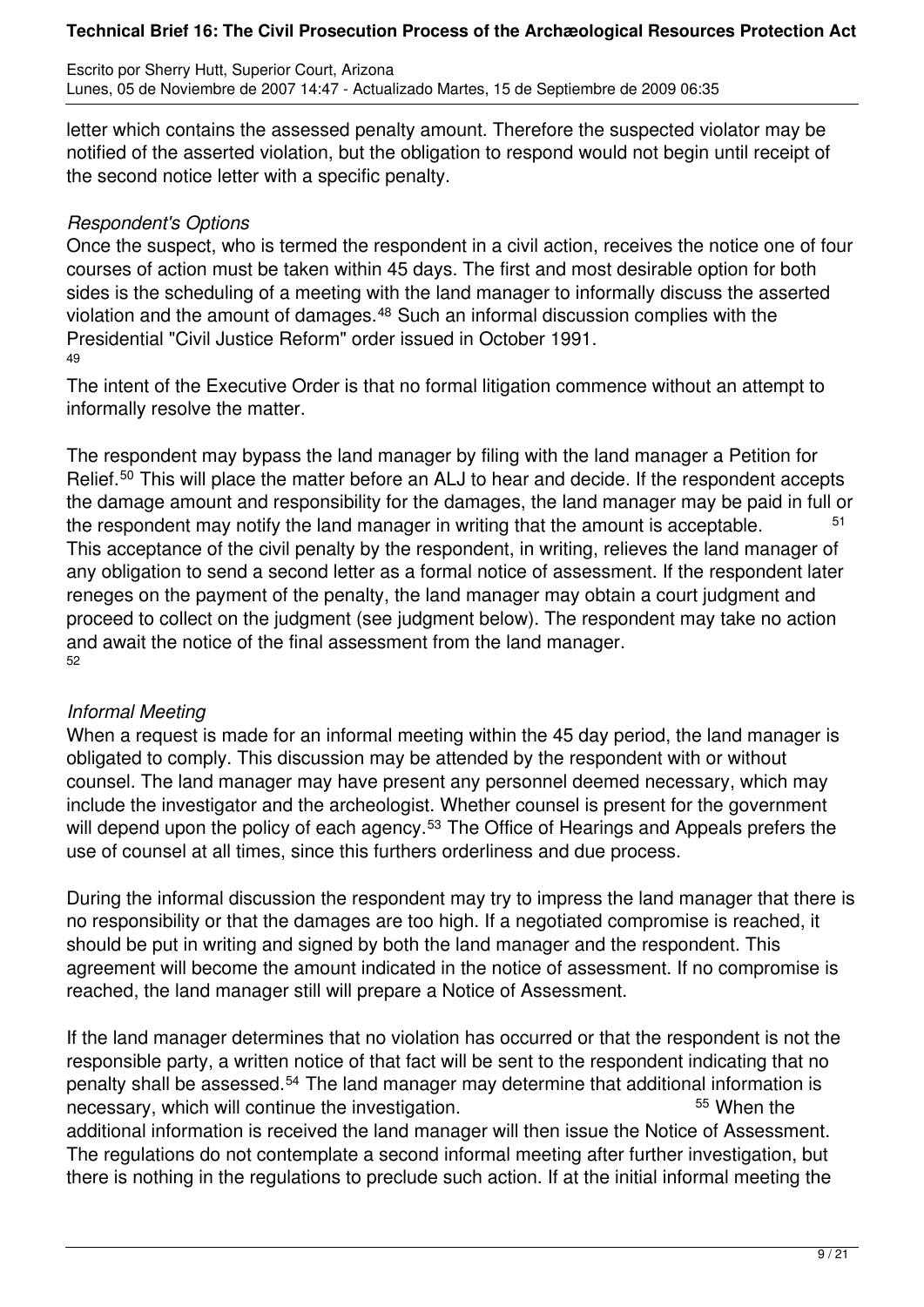Escrito por Sherry Hutt, Superior Court, Arizona Lunes, 05 de Noviembre de 2007 14:47 - Actualizado Martes, 15 de Septiembre de 2009 06:35

land manager determines that further investigation is warranted and if this further investigation reveals a good deal of new information that impacts the original Notice of Violation, the land manager could serve a second or amended Notice of Violation, and the process would begin anew.

### *Petition for Relief and Formal Hearing*

The uniform regulations to ARPA provide for the respondent to request a formal hearing with the land manager.<sup>56</sup> The Petition for Relief is a letter, which responds specifically to the Notice of Violation (Appendix B). This petition must be in writing and must be signed by the individual respondent or an authorized officer of a corporate respondent. It must be filed with the land manager no later than 45 days from receipt of the notice of violation. Although the uniform regulations do not resolve the possible problem of the running of the 45 days while informal negotiations are pending, it would seem reasonable that the 45 days to file a petition for relief be extended in writing when the respondent has requested and scheduled an informal meeting within the 45 day period. The petition for relief must indicate specifically the factual or legal reasons for any relief requested by the respondent. This document gives the land manager another opportunity to consider all issues before the determination of an assessment. The filing of a petition for relief does not entitle the respondent to a hearing with the land manager.

### *Assessment of a Penalty*

58

The land manager will issue a written Notice of Assessment which is to be served on the respondent(s) in the same manner as the Notice of Violation (Appendix C). The assessment will be sent after the 45 day period has lapsed or at the conclusion of any informal meetings and the receipt of a timely Petition for Relief.

Determination of the Penalty Amount: If the alleged violator does not respond, the assessment may repeat most of the initial Notice of Violation. If a hearing or meeting has taken place, the Notice of Assessment must discuss the information presented at the hearing or meeting or furnished in the petition for relief. The penalty shall be strategies of the penalty shall be furnished in the penalty shall be sensor. assessed in accordance with the law and regulations discussed above.

Nonetheless, the land manager may assess an amount that is less than the maximum calculations for reasons enumerated in the regulations. The assessment may be reduced if:

 - the respondent agrees to return archeological resources taken from public or Indian lands, which agreement may extend beyond the items originally noticed;

 - the person agrees to assist in preservation, protection, and study of archeological resources on public and Indian lands;

 - the person will give information to assist in the detection, prevention, or prosecution of other violations of ARPA;

- first time offenders show a demonstrated hardship and inability to pay;
- there is no willful commission of the violation;
- the proposed penalty is excessive;
- the proposed penalty is unfair.<sup>59</sup>

Content of the Notice of Assessment: The Notice of Assessment will contain the facts and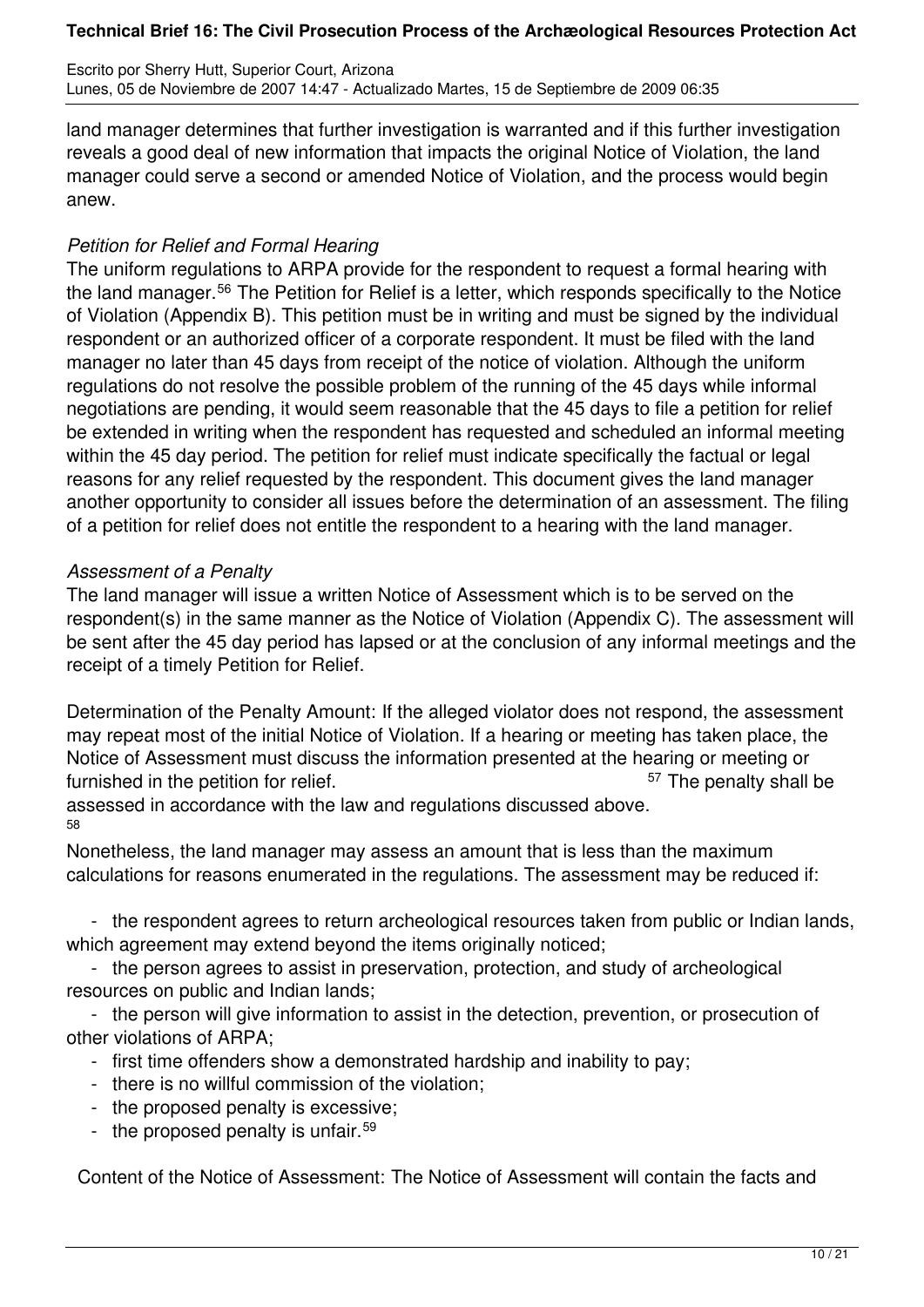Escrito por Sherry Hutt, Superior Court, Arizona Lunes, 05 de Noviembre de 2007 14:47 - Actualizado Martes, 15 de Septiembre de 2009 06:35

conclusions that resulted in the determination that a violation occurred and that the respondent committed the violation. Committed the violation. assessment, including the site damage amount (doubled after the first offense), less any amounts due to mitigation for any reasons stated.

61

The assessment shall advise the respondent of the right to an administrative hearing and provide the addresses of the appropriate administrative forum and the office of counsel for the agency. The notice shall state that the decision of the ALJ may be appealed administratively, and thereafter, judicial review of the final administrative decision may be sought in the appropriate United States District Court. 62

Finally, the notice should advise the person that failure to request a hearing, in writing within 45 days, will result in a waiver of the right to a hearing.

## *Administrative Hearings*

Request for a Hearing: Within 45 days of the receipt of the Notice of Assessment the respondent must request a hearing or the right is deemed to be waived. <sup>6</sup> 3

The request must be in writing and accompanied by a copy of the Notice of Assessment. 64

The regulations do not indicate specifically that a Petition for Relief be included with the request, but it would be appropriate for the respondent to indicate the specific aspects of the assessment with which exception is taken. 65

The request may be delivered in person or sent by registered or certified mail, return receipt requested. It is important for the respondent to show proof that a hearing request was timely. The regulations allow the person to deliver the request personally and thus save the cost of a process server. The addresses for delivery of the notice are given in the Notice of Assessment.

Administrative Law Judges: The ALJs function within and are part of the Executive Branch. They are not part of the Federal court system. Not every agency employs ALJs, and until recently a civil ARPA case may not have been an option. By Memorandum of Agreement the Forest Service and the Tennessee Valley Authority (TVA) have removed this impediment. 66

The following description will track the process before the Hearings Division, Office of Hearings and Appeals, Department of the Interior.

ALJ Process: The Department of the Interior ARPA Supplemental Regulations specify the documents to be mailed to the Hearings Division, Office of Hearings and Appeals, Department of the Interior, 4015 Wilson Boulevard, Arlington, Virginia 22203-1954, with the request for a hearing. <sup>67</sup> The request must be in writing and dated. It must include a copy of both the Notice of Assessment and the Notice of Violation. Further, "the request shall state the relief sought, the basis for challenging the facts used as the basis for charging the violation and fixing the assessment..." <sup>68</sup> Therefore, the request establishes the issues for the hearing. In addition the respondent may indicate preferences as to the place and date for the hearing.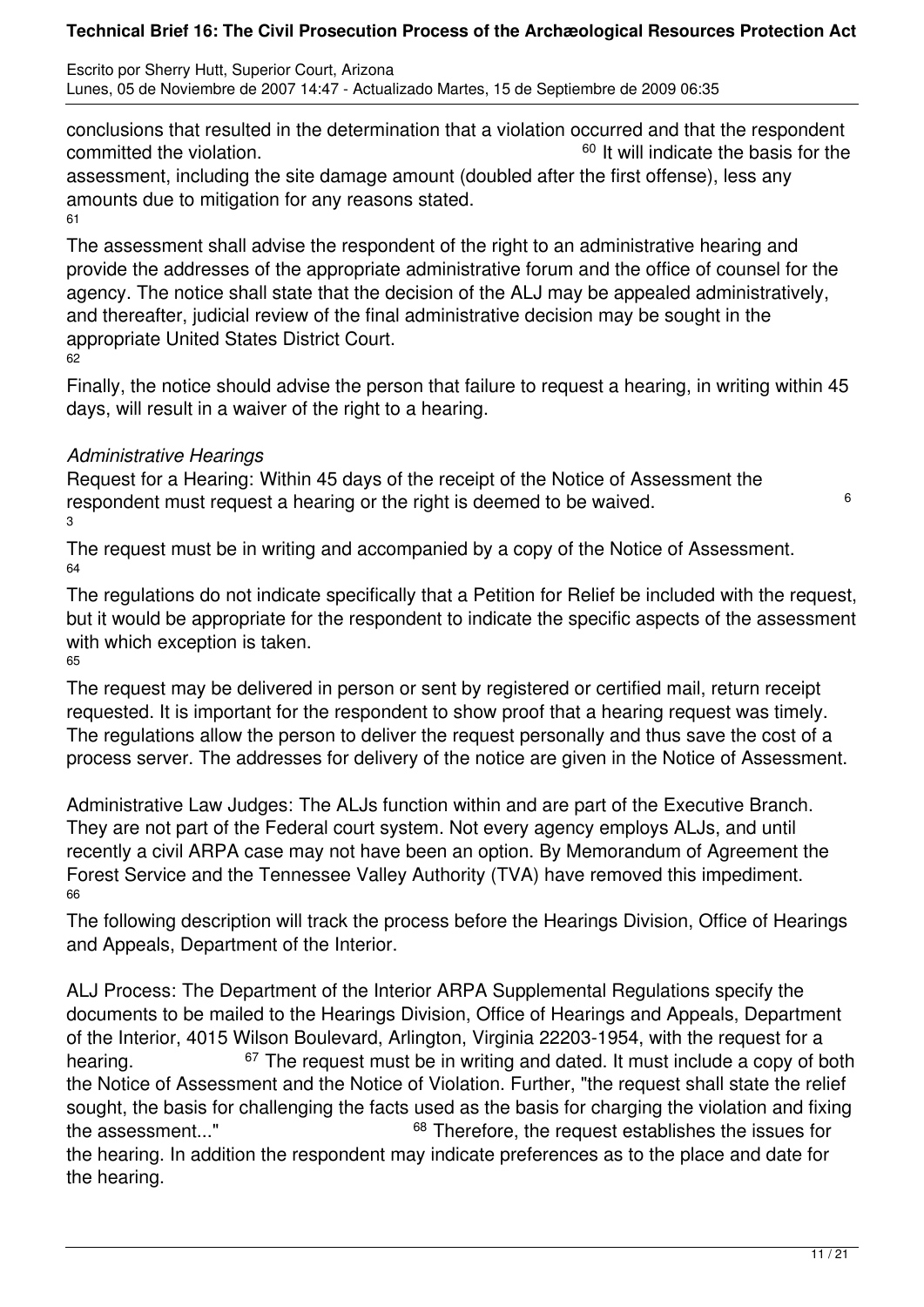Escrito por Sherry Hutt, Superior Court, Arizona Lunes, 05 de Noviembre de 2007 14:47 - Actualizado Martes, 15 de Septiembre de 2009 06:35

A copy of all documents sent to the ALJ must be sent to the legal counsel for the agency that initiated the procedure. For example, if the agency is within the Department of the Interior, the Solicitor of the Department must receive a copy personally or by registered or certified mail, return receipt requested. Forest Service matters will be handled by its Office of General Counsel, and TVA matters will be handled by its General Counsel.<sup>69</sup> The respondent must serve notice to the office listed in the Notice of Assessment.

Once a specific ALJ is assigned to the case, all communications are sent directly to that judge. Copies of all documents sent to the ALJ must be sent to the other party.<sup>70</sup>

Representation by Counsel and Appearance at a Hearing: Each Department's policy states when counsel will appear on its behalf at ALJ hearings. Currently the offices of General Counsel for the Forest Service and the TVA prefer to be involved in ARPA civil proceedings at each stage of the process. This is strongly recommended by the ALJs. The Department of the Interior Supplemental Regulations provide that the departmental counsel designated by the Solicitor officially will enter the case once an assignment is made to a specific ALJ for hearing. 71

Thus the land manager will receive the request for hearing from the respondent and the notice of the ALJ assignment and then forward the entire case file to the appropriate Solicitor's or General Counsel's office. Thereafter the attorney assigned the matter will be responsible for determining that all documents have been filed with the ALJ. The rules for the ALJ hearings do not require that either party be represented by an attorney. 72

The Interior Supplemental Regulations allow for the appearance at a hearing of the party in person, by a representative, or by counsel. 73

If the respondent fails to appear at the hearing and there is no good cause for the absence, the ALJ then will make a decision without a hearing based on the documents provided.

Conduct of a Hearing: The rules for a hearing before an ALJ are more relaxed and abbreviated than the rules of procedure in a Federal district court. The Testimony under oath will be heard by the ALJ from the witnesses for each side. Each side will have an opportunity to question each witness. A transcript of the proceeding will be made. Exhibits such as maps, titles to vehicles, and archeological materials may be submitted to the ALJ. The ALJ will consider the evidence and the briefs filed and render a decision. There is no jury. The decision will be in writing and will specify findings of fact and conclusions of law upon which the decision is based. The ALJ is not limited to the determinations made by the land manager in the Notice of Assessment. Based on the evidence produced at the hearing, the ALJ may increase or decrease the assessment. 75

Final Order and Administrative Appeal: The decision of the ALJ becomes final 30 calendar days after the written ruling is sent to the parties, unless in the case of Department of the Interior land managers either the respondent or the land manager files a Notice of Appeal within 30 days. 76

A "Notice of Appeal" is a brief statement of intent to appeal, and it is mailed to the Director,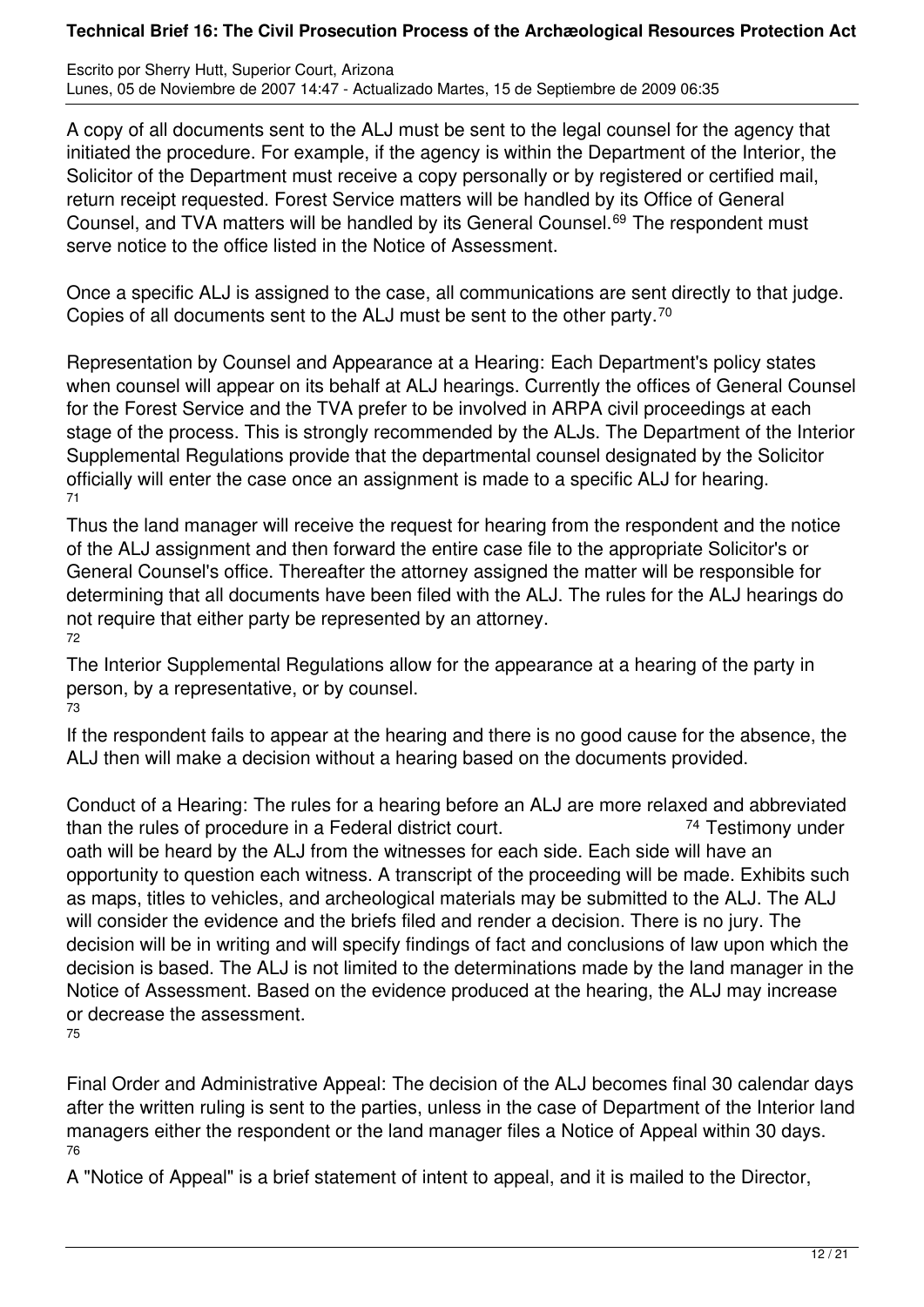Escrito por Sherry Hutt, Superior Court, Arizona Lunes, 05 de Noviembre de 2007 14:47 - Actualizado Martes, 15 de Septiembre de 2009 06:35

Office of Hearings and Appeals, U.S. Department of the Interior, 4015 Wilson Boulevard, Arlington, Virginia 22203-1954.

77

Copies must be mailed to the other party and to the judge who rendered the decision. The Notice of Appeal must have attached to it an affidavit that the copies were sent. 78

An Ad Hoc Board of Appeals will be appointed by the Director, Office of Hearings and Appeals, pursuant to 43 CFR Parts 4.l(b)(4) and 4.700, to decide the appeal. The appellate review is not a repeat of the first hearing.

79

The appeal panel will consider the matter on the record compiled by the ALJ and supplemented by briefs in support of the appeal and oral argument if necessary. The appeal panel will issue a written decision, which constitutes the final administrative determination of the matter. 80

It may be subject to judicial review in the appropriate Federal district court. If the administrative order is not appealed it will be final and collectable.

The administrative appeal panel will determine if there are facts to support the ALJ's decision, if all of the procedural aspects of the process were in compliance, and if the ALJ's decision complies with the law. A Federal district court judge presented with a Petition for Review of the administrative appeal panel will consider only the specific issues designated by the party who pursues the appeal. This judge will not substitute a new opinion for one supported by evidence. The predominant issue on appeal may be a claim by the respondent that he or she was not properly served or was denied due process.

# **Payment of the Penalty**

*Payment of an assessment is due:*

 - when the respondent receives a Notice of Violation and opts to pay in full without further discussion:

 - 45 days from the receipt of the Notice of Assessment from the land manager and the respondent does not request a hearing;  $82$ 

 - 30 days after the decision of the ALJ and the respondent does not file a Notice of Appeal with the Office of Hearings and Appeals; 83

 - 45 days after the appeals board issues a decision and a final assessment and the respondent does not appeal to a Federal district court  $84$ ; or

- the Federal district court issues an order affirming the final administrative decision.

 If at any point the respondent does not pursue the available process, the penalty is deemed to be accepted, and payment becomes due. Given the usual time delays, a respondent may postpone payment for a period of time. Although the civil process does not provide an instant remedy and fast payment, it is still less cumbersome than obtaining financial redress through the criminal process. During this time if it appears that the respondent may be dissipating assets or frustrating the possibility of collecting on a judgment, steps may be taken by the appropriate office of the U.S. Attorney who will handle collection.<sup>85</sup> Under normal circumstances the agency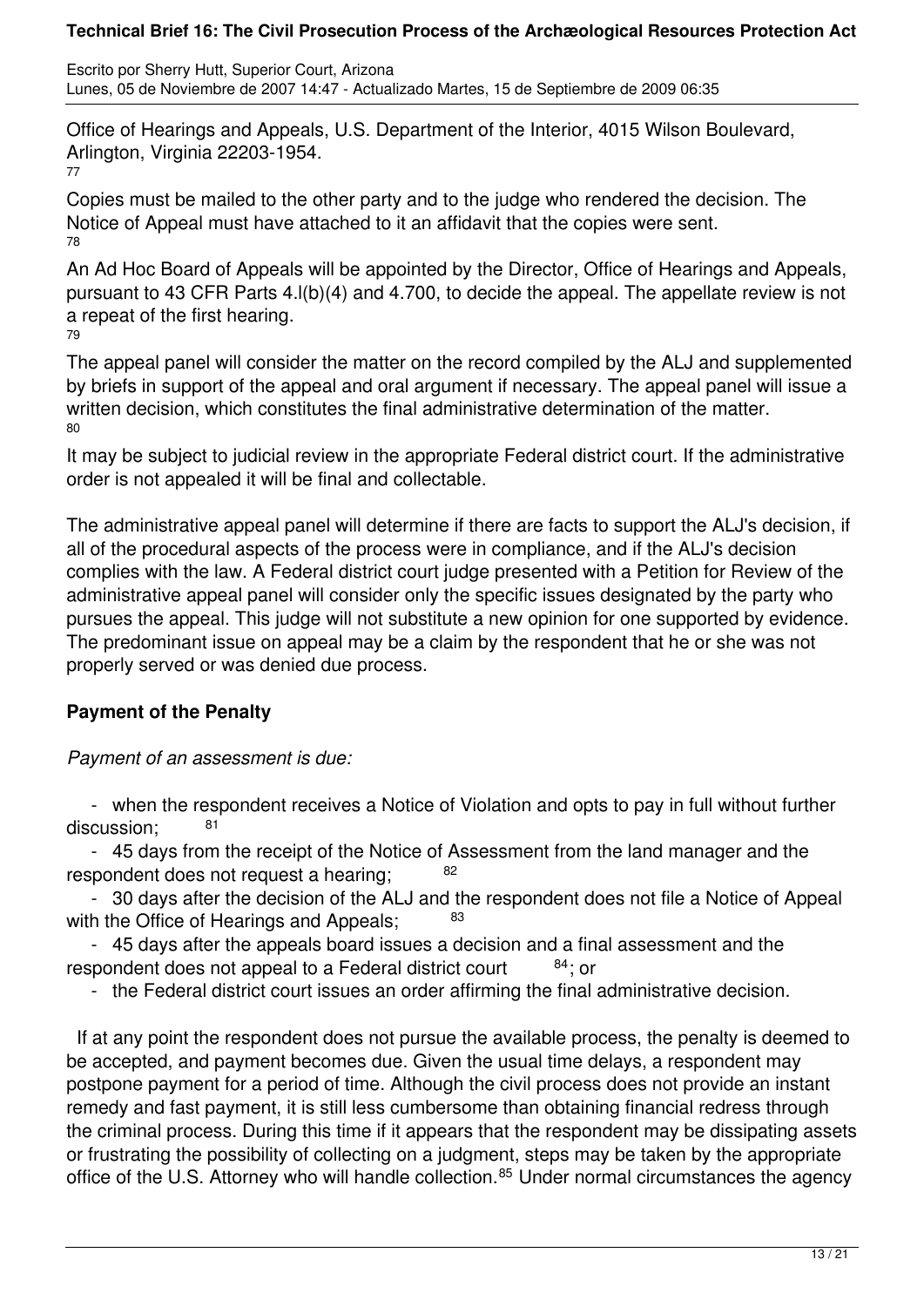Escrito por Sherry Hutt, Superior Court, Arizona Lunes, 05 de Noviembre de 2007 14:47 - Actualizado Martes, 15 de Septiembre de 2009 06:35

will refer the matter to the U.S. Attorney for collection when the penalty is not paid. In some cases, such as the TVA, agency counsel will pursue collection.

A final penalty becomes a judgment, which is a court-ordered demand for payment of a set amount. The judgment will accrue interest at the highest legal rate.<sup>86</sup> To obtain payment on the judgment from a respondent who does not voluntarily pay requires a second tier of legal actions. The office of each U.S. Attorney contains a collection division to pursue payment of judgments owed to agencies of the Federal Government. The collection attorney will file a copy of the judgment in the district in which the respondent lives, transacts business, or can be found and served. **87** Liens may

be placed on properties owned by the respondent, and any income may be garnished. If there is no collection attorney available, civil collection actions may be initiated directly. 88

Some of the costs of collection will be added to the amount owed by the respondent. 89

In a collection action the debtor may not attack the amount of the judgment, the basis for the judgment, the calculation of the penalty, or ask that the judge go behind the judgment to examine the reasons for the judgment. If, however, the judgment is defective due to a procedural omission, the judgment may not be enforced.

Penalties collected from incidents occurring on Indian lands are paid to the appropriate tribal entity. All other funds collected above the costs of collection are paid to the agency bringing the action. How these funds are allocated within the agency is a matter of internal agency policy.

# *Forfeiture of Vehicles and Tools*

Items Subject to Forfeiture: Materials excavated or taken from Indian and Federal lands will be seized, as they are the property of the Indian or Federal landowner. 0

The person from whom the materials are seized may be given a receipt for these items as a matter of record keeping. Property, including vehicles and tools, that belongs to the alleged violator and is used in the commission of the asserted violation is subject to forfeiture. 91

These items may be seized and held at the time of the asserted violation. They are to be released either to the owner or to the seizing agency depending on the outcome of the forfeiture action.

Each agency and the land manager determine whether to pursue forfeiture. Even though forfeiture may be a legal option, the condition of the item or the lien on the item may make forfeiture undesirable. Forfeiture may be negotiated by the land manager in the informal meeting or hearing process.

Forfeiture Procedure: Items may be forfeited civilly by inclusion in the Notice of Violation as part of the demand or as an action against the item itself.  $^{92}$  If the Notice of Violation served on a respondent contains the appropriate language, the forfeiture becomes an integral part of the civil penalty process (Appendices A & C). If at any time the forfeiture is not appealed or preserved in the civil process outlined above, the item becomes the property of the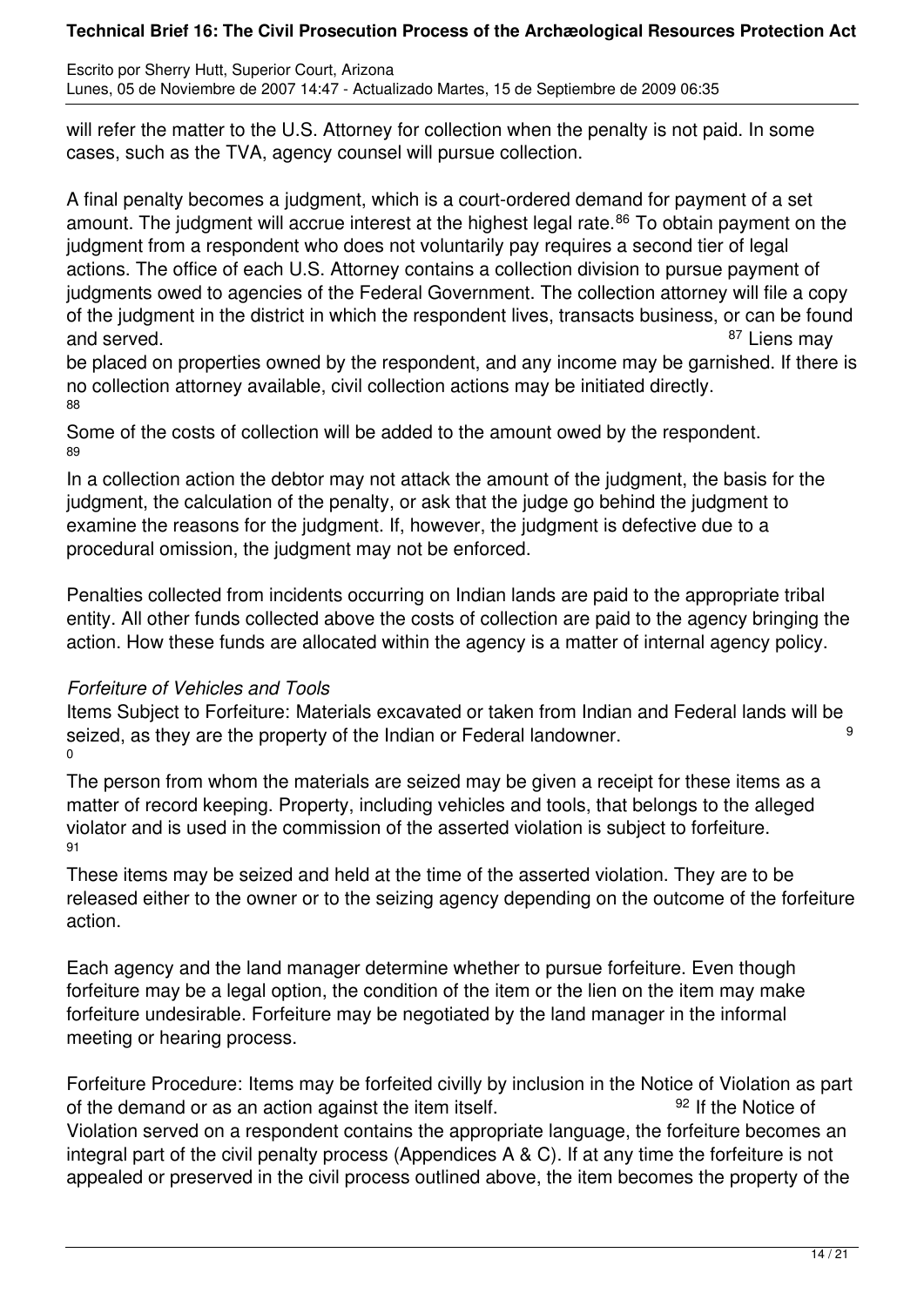Escrito por Sherry Hutt, Superior Court, Arizona Lunes, 05 de Noviembre de 2007 14:47 - Actualizado Martes, 15 de Septiembre de 2009 06:35

agency or the Indian tribal entity if the violation occurred on Indian lands. 93

If the items to be forfeited are not associated with a person, the government may file an in rem judicial action, which is an action against the thing. Notice is published in a newspaper that the described items are subject to forfeiture, and any interested persons must come forth or lose their ability to claim the items. The in rem action is filed in the Federal district court where the items were found. The determination by the court that the items were used in an ARPA violation is sufficient to award the property to the government or tribal entity. If someone appears to contest forfeiture, the individual has the burden of proving lawful ownership, and connection with or knowledge of the violation must be dispelled. Even if the lawful owner had no actual part in the ARPA violation, the item still will be forfeited if the owner knew or should have known how the item was to be used.

## *Prognosis for Use*

If there is a correlation to be drawn to the growth of ARPA criminal actions, once the civil prosecution process is known, its use could expand significantly. Civil actions will not replace all criminal prosecutions for ARPA violations that have become commonplace nationwide. Similarly, citations issued under the various agency CFRs still will be appropriate. However, where financial recoupment of damages is the desired result, the civil process is waiting to be used.

This brief is intended to assist in the use of the civil law. To keep updated on civil ARPA matters, copies of decisions in civil penalty proceedings may be obtained by a written request to the Director, Office of Hearings and Appeals, U.S. Department of the Interior, 4015 Wilson Boulevard, Arlington, Virginia 22303-1954. There may be a fee for this service.<sup>94</sup>

# *NOTA:*

*1. P.L. 96-95, as amended by P.L. 100-555 and 100-588, 16 USC 470aa-mm (1988). 2. 16 USC 470ee.*

*3. 43 CFR Part 7, Department of the Interior; 36 CFR Part 296, Department of Agriculture; 18 CFR Part 1312, Tennessee Valley Authority; 32 CFR Part 229, Department of Defense. 4. LOOT Clearinghouse, reports of cases under ARPA and related laws, compiled by the NPS Departmental Consulting Archeologist, Archeological Assistance Division, Washington, D.C. 5. 16 USC 470gg.*

*6. In 1990, 20 individuals were charged with a total of 52 counts of civil and criminal violations of ARPA and other Federal and state laws, including National Oceanic and Atmospheric Administration regulations, at the Channel Islands National Marine Sanctuary. Extensive property was seized and \$132,000 in fines was imposed. The first civil matter to utilize the ARPA civil process, as outlined in this document, was Eel River Sawmills, et al. v. U.S., Docket nos. ARPA 90-1 and 90-2, before the United States Department of the Interior Office of Hearings and Appeals, Hearings Division, Salt Lake City, Utah. The ALJ decision imposed a civil penalty of \$43,500, against two of the three alleged violators. After initially filing an appeal of the ALJ's decision, the violators subsequently reached a settlement of the judgement with the Forest Service.* 

*7. 16 USC 470ff.* 

*8. 43 CFR Part 7(7) [52 FR 9165; 1987].*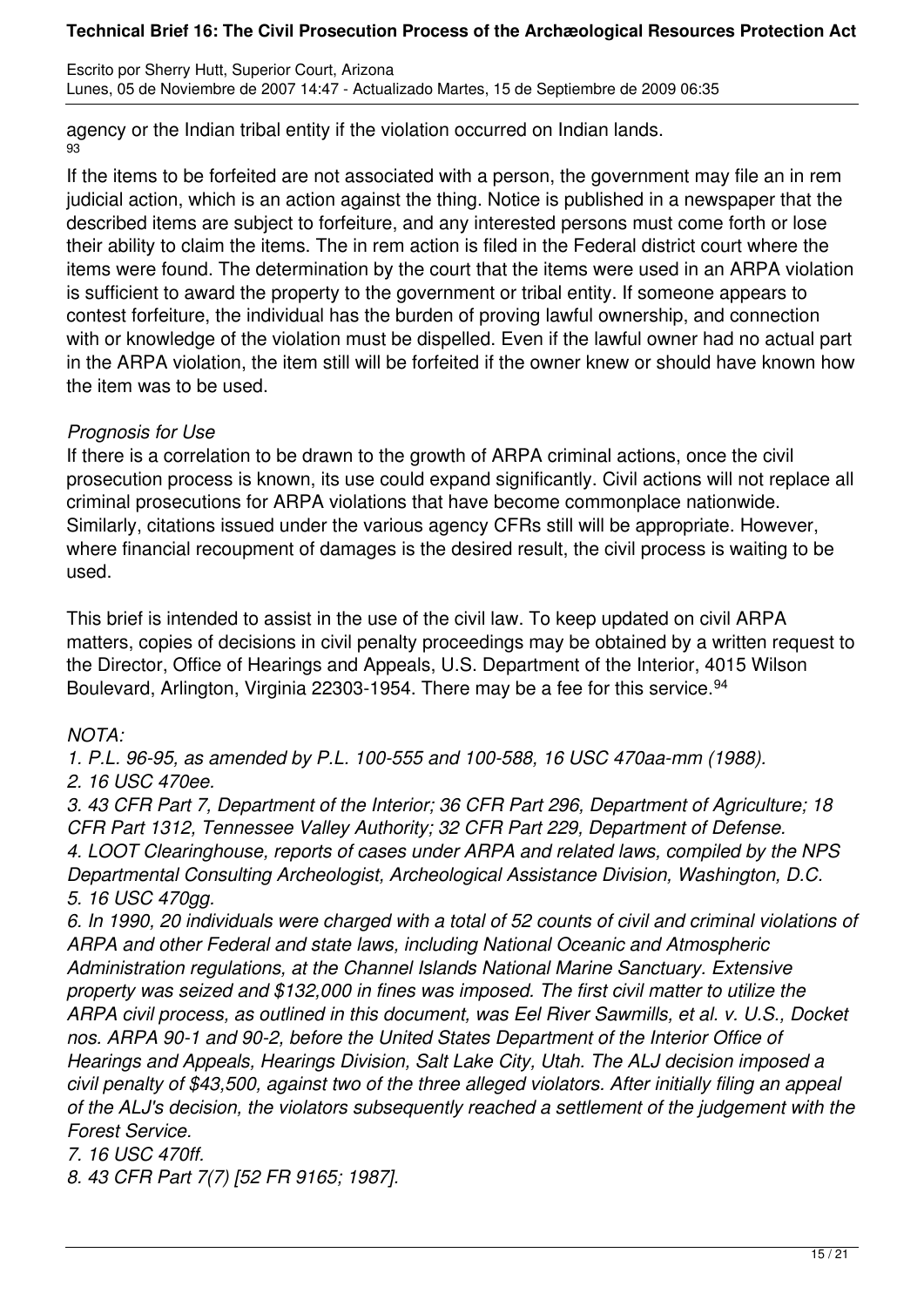Escrito por Sherry Hutt, Superior Court, Arizona Lunes, 05 de Noviembre de 2007 14:47 - Actualizado Martes, 15 de Septiembre de 2009 06:35

*9. P.L. 100-555 and 100-588 (1988).* 

*10. LOOT, supra, note 4. See also Technical Brief no. 11, June 1991.* 

*11. TVA: Feb. 22, 1990; Dept. of Agriculture: Feb. 10, 1988.* 

*12. Supra, note 6.* 

*13. Administrative Procedures Act, P.L. 89-554 (1966), 80 Stat. 378, 5 USC 500-559; Administrative Hearings, 18 USC 556.* 

*14. Criminal Fines Improvements Act of 1987, P.L. 100-185, 18 USC 3623, 101 Stat. 1279. 15. 16 USC 470ff; fines may be double the damage assessment amount for a subsequent offense (criminal or civil), see sec. 470ff(1)(B).* 

*16. 16 USC 470gg(b)(3). (470gg(b)(1) & (2) require conviction by a court for an ARPA violation for a forfeiture while 470gg(b)(3) does not).* 

*17. 36 CFR Part 296 (Forest Service); 50 CFR Part 27 (Fish and Wildlife Service); 43 CFR Part 7 (Interior); 32 CFR Part 229 (Defense); 18 CFR Part 1312 (TVA); 36 CFR Part 2 (NPS). 18. Criminal fines, unlike civil penalties, are deterrence or retribution, and a criminal defendant assessed a fine also may be subject to a civil penalty judgment. U.S. v. Ward, 448 U.S. 242, 250, 100 S. Ct. 2636, 65 L. Ed. 2d 742 (1980). If a fine is assessed strictly as an alternative to incarceration, in the true sense of "punishment," and is not linked by the judge's order or the negotiations of counsel to the amount of the damage assessment, civil remedies are still available. If forfeiture is not considered in the criminal indictment or in a plea agreement, civil forfeiture remains an option.* 

*19. 16 USC 470bb(3).* 

*20. 16 USC 470bb(3) & (7).* 

*21. 16 USC 470ee(c). See also U.S. v. Gerber, 999 F2d 1112 (7th Cir. 1993), affirming the conviction. Gerber and others were criminally charged under ARPA for removing archeological resources from private land and transporting the items across State lines. The defendants questioned the validity of 16 USC 470ee(c).* 

*22. 16 USC 470bb(6).* 

*23. 16 USC 470ff(a)(2)(civil) and 470ee(d)(criminal).* 

*24. 16 USC 470bb(1).* 

*25. 16 USC 470ff(3) and 470ee(g).* 

*26. 16 USC 470kk(b) and 470bb(l).* 

*27. Id.* 

*28. 16 USC 470ee(a).* 

*29. The contract will contain a paragraph within the document or as an addendum stating that Federal law prohibits the excavation, removal, damage, alteration or defacement of any archeological resource on Federal or Indian lands, that the contractor shall control the action of its employees and subcontractors at the job site to ensure that any protected sites will not be disturbed or damaged, and that it is the obligation of the contractor to ensure that employees and subcontractors cease work in the event of a newly discovered site until further authorization is obtained.* 

*30. In Eel River Sawmills (supra, note 6), a contractor to the Forest Service was alleged to have damaged an archeological site when a road was built through a protected area to develop a water source. Eel River Sawmills claimed that its actions were inadvertent and that its agents did not see the flags marking the area. It also disputed jurisdiction and the method of calculating damages. The Forest Service contended that the contractor acted outside the scope of its contract because it is customary to develop water sources only with prior consultation with the*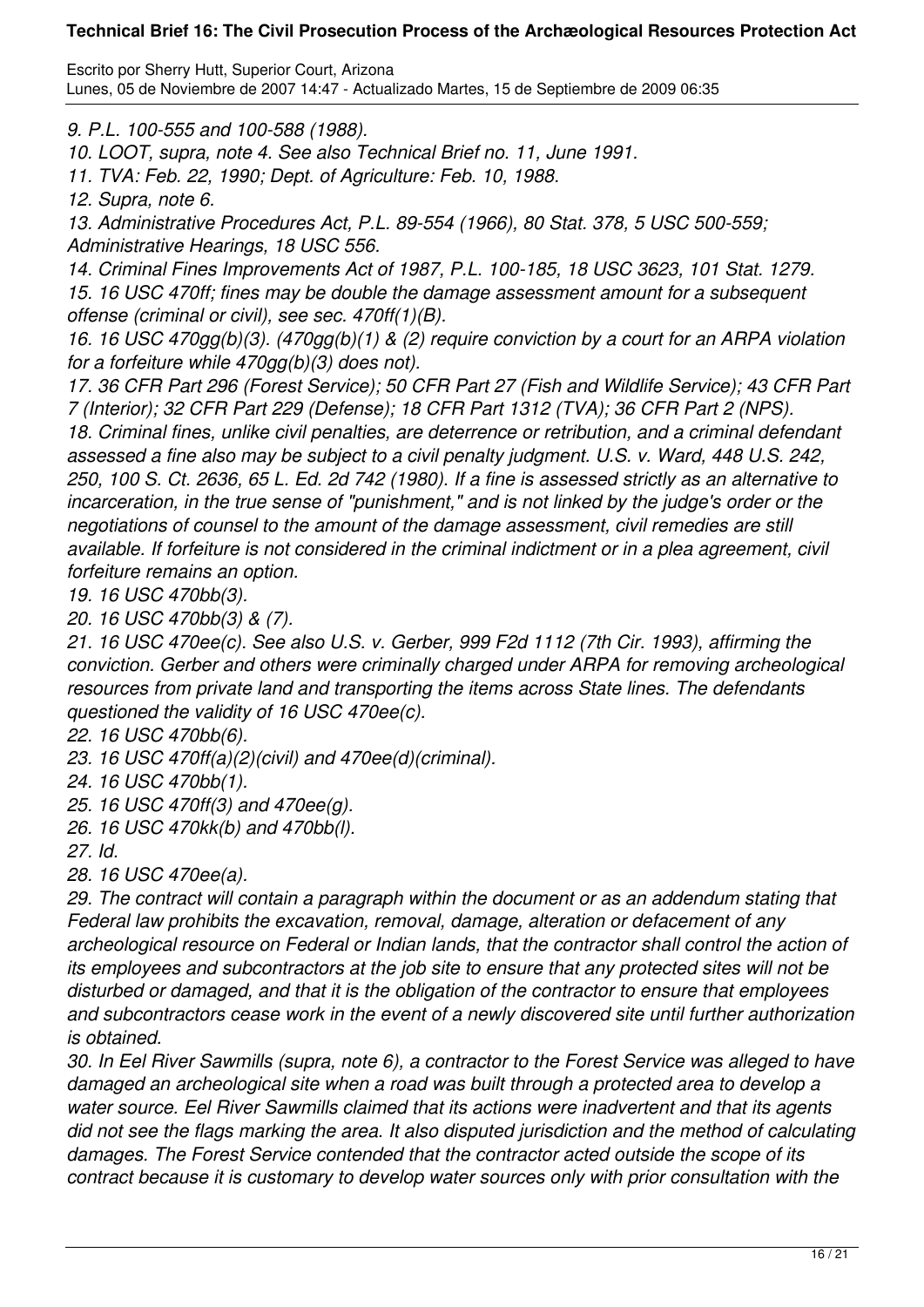Escrito por Sherry Hutt, Superior Court, Arizona Lunes, 05 de Noviembre de 2007 14:47 - Actualizado Martes, 15 de Septiembre de 2009 06:35

*contracting agency. Inadvertence is not a defense to a civil matter. No machinery was seized, and the land manager offered to resolve the matter at the initial hearing for an amount of damages that was less than the full damage assessment. A decision was issued on August 10, 1992. The parties agreed to a settlement of the judgement on January 19, 1993. 31. 16 USC 470ff(a)(2). 32. Title 18 CFR Part 1312.14(a). 33. Id., at 14(c). 34. 16 USC 470ff(a), and 18 CFR Part 1312.16. 35. 18 USC sec. 3623. 36. 16 USC 470gg(b). 37. 36 CFR Part 79, (effective Oct. 12, 1990). 38. H.R. Rep. No. 96-311, 96th Cong., 1st Sess. (1979), reprinted in 1979 U.S. Code Cong. & Ad. News, 1709, 1714; United States v. Kohl, no. 85-10044 (D. Idaho, Feb. 13, 1986), memorandum opinion. 39. Black, Henry Campbell, 1968, Black's Law Dictionary, 4th revised edition, West Publishing Co., St. Paul, MN, p. 1184. 40. 16 USC 470ff(a)(1). 41. H.R. Rep. No. 96-311, 96th Cong., 1st Sess., reprinted in 1979 U.S. Code Cong. Admin. News, 1709, 1714. 42. 43 CFR Part 7.15(b). 43. 43 CFR Part 7.15(b)(1). 44. 43 CFR Part 7.15(b)(2). 45. 43 CFR Part 7.15(b)(3). 46. 43 CFR Part 7.15(b)(4). 47. Title 28 USC sec. 1658, sets four years as the time to bring an action arising under an Act of Congress. The statute is effective on incidents occurring after the date of the Act, Dec. 1, 1990. The application of the statute of limitations is a matter to be discussed with counsel. 48. 43 CFR Part 7.15(c)(1). 49. 56 FR 55195 (Oct. 25, 1991). 50. 43 CFR Part 7.15(c)(2). 51. 43 CFR Part 7.15(c)(4). 52. 43 CFR Part 7.15(c)(3). 53. The Forest Service and the TVA request that counsel be involved at all stages. 54. 43 CFR Part 7.15(e)(3). 55. 43 CFR Part 7.15(e)(2). 56. 43 CFR Part 7.15(d). 57. 43 CFR Part 7.15(e)(2). 58. Supra, note 32, calculating damages. 59. 43 CFR Part 7.16(b)(1)(i-vii). 60. 43 CFR Part 7.15(f)(1). 61. 43 CFR Part 7.15(f)(2). 62. 43 CFR Part 7.15(f)(3). 63. 43 CFR Part 7.15(g). 64. 43 CFR Part 7.15(g)(2). 65. Department of the Interior Supplemental Regulations, 43 CFR Part 7.37(a) requires that a written statement of the basis for the relief accompany the request for hearing. All agencies with*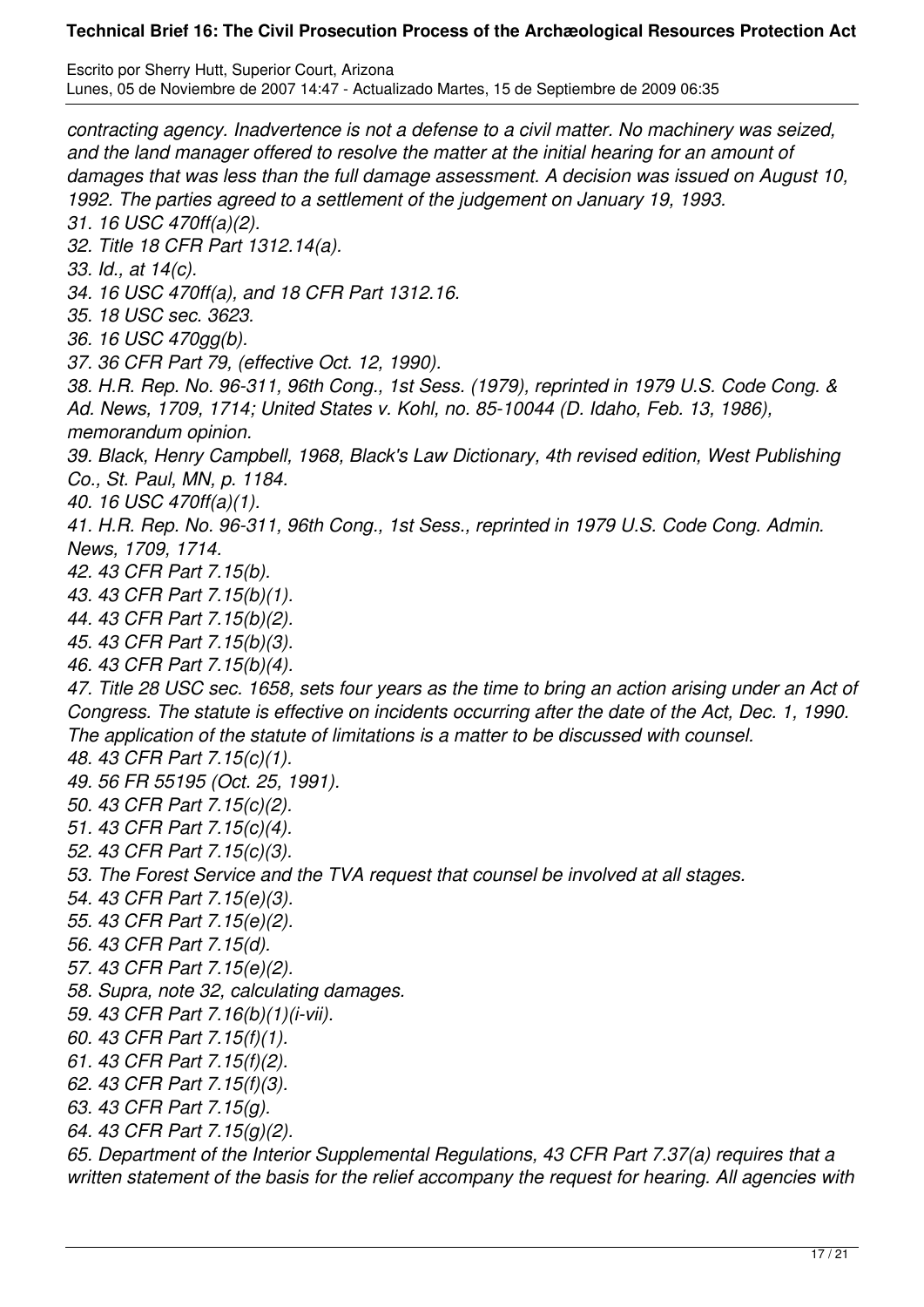Escrito por Sherry Hutt, Superior Court, Arizona Lunes, 05 de Noviembre de 2007 14:47 - Actualizado Martes, 15 de Septiembre de 2009 06:35

*Memoranda of Agreement to use the Interior ALJs must follow the Supplemental Regulation procedures. 66. TVA, Memorandum of Agreement approved Feb. 1990. Service of notice on the TVA is to be made to: General Counsel, Tennessee Valley Authority, 400 West Summit Hill Drive, Knoxville, Tenn. 37902-1499. Forest Service notice shall be given to the Office of General Counsel, Department of Agriculture. 67. 43 CFR Part 7.37(a). 68. Id. 69. Supra, note 64. 70. 43 CFR Part 7.37(c). 71. 43 CFR Part 7.37(d)(2). 72. Supra, note 66. 73 43 CFR Part 7.37(d). 74. 5 USC 554-557, Rules of Procedure for Administrative Hearings. 75. 43 CFR Part 7.15(g)(3). 76. 43 CFR Part 7.37(e)(3). 77. 43 CFR Part 7.37(f). 78. Id. 79. 43 CFR Part 4 A, B & G. 80. 43 CFR Part 7.37(h). 81. 43 CFR Part 7.15(c)(4). 82. 43 CFR Part 7.15(c)(3). 83. 43 CFR Part.7.37(e)(3). 84. 43 CFR Part 7.37(f). 85. Prejudgment actions to preserve assets pending future judgments are part of an aggressive collection process. Individual State laws will control the available remedies. 86. The amount of interest on the judgment will be determined by the law of the State in which the judgment is ordered. 87. 43 CFR Part 7.15(1)(2). 88. Id. 89. The sum varies, depending on State law. 90. 16 USC 470gg(b). 91. id. 92. 16 USC 470gg(b)(2 & 3). 93. 16 USC 470gg(c). 94. 43 CFR Part 7.37(g).*

### **APPENDIX A Notice of Violation**

Date:

Addressed to: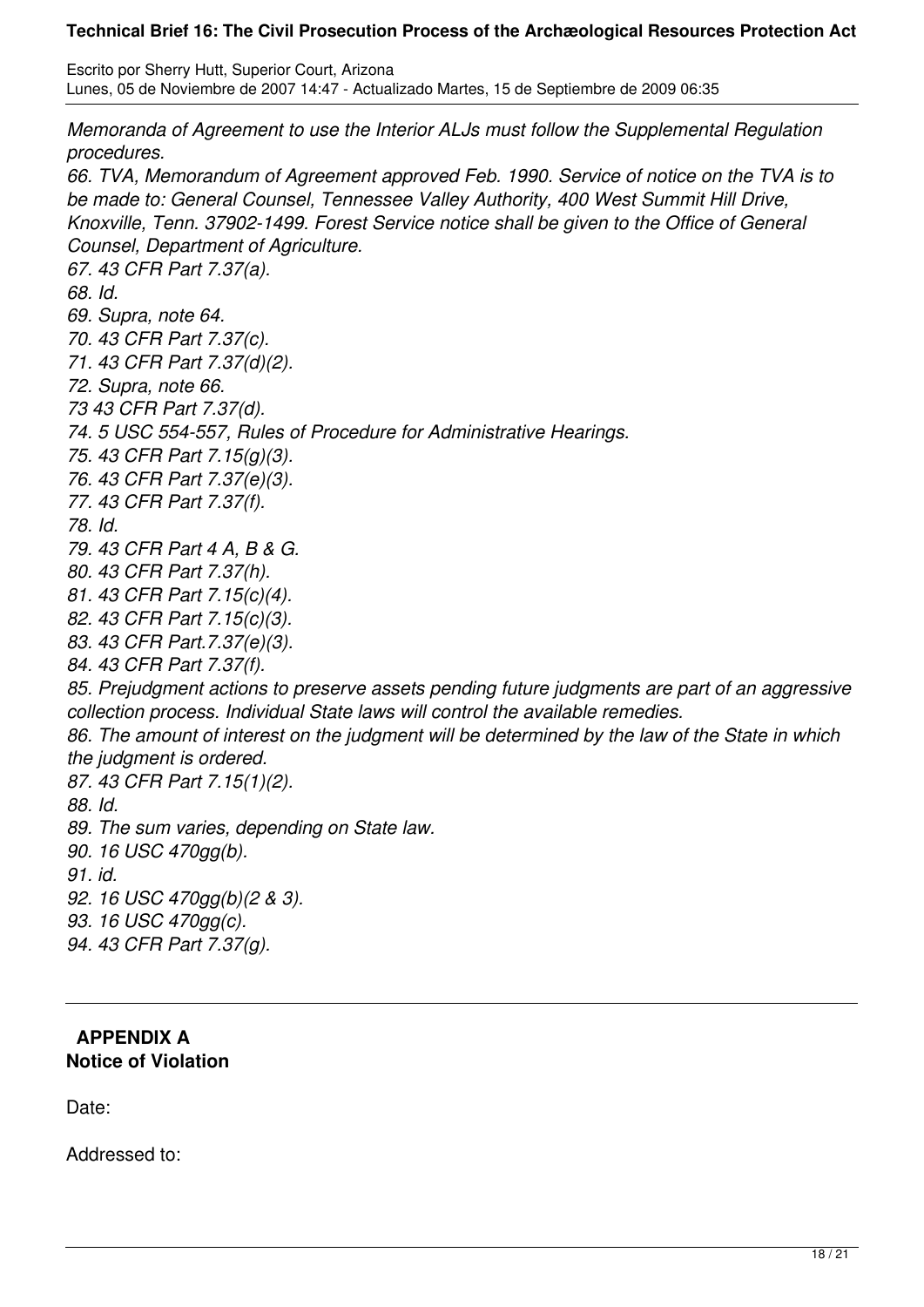Escrito por Sherry Hutt, Superior Court, Arizona Lunes, 05 de Noviembre de 2007 14:47 - Actualizado Martes, 15 de Septiembre de 2009 06:35

An investigation has revealed that you are responsible for damage to an archeological site on *(l ocation and popular name of site, if any)* . The damage occurred *(between dates)(on or about)* during an activity that was conducted outside of the permit or contract authority or without a permit or a contract, that is *(describe)* . The specific location of the damaged site is *(describe)* .

You have damaged an archeological resource located on *(Federal or Indian)* lands in violation of the Archaeological Resources Protection Act of 1979 (ARPA, 16 USC 470aa-mm) and *(agency regs. that apply)*

. The total damages have been ascertained pursuant to the law and are in the amount of *(\$)*

. The proposed penalty amount is

*(\$)* .

Archeological resources removed from the site are the property of the United States Government and are to be returned *(or if seized, are to be maintained in government custody for appropriate disposition)* . Certain tools and vehicles were

used in the commission of the violation of ARPA, and those are *(fully describe)*

. These tools and vehicles are subject to forfeiture, and, if seized, will remain in the custody of the

*(agency)*

.

until the final disposition of this matter.

You have 45 days from the service of this notice to take one of the following actions: seek informal discussions with the *(identify the agency authority, address and telephone)*; file a petition for relief, stating the basis for your request, to be sent to *(person and the address)*

; pay the amount indicated above; or take no action and await the issuance of the Notice of Assessment. Any Petition for Relief must comply with the requirements of *(agency regulations)*

Upon completion of the review of any petition, at the conclusion of the informal discussions, or upon passage of 45 days if you take no action, I will, if appropriate, issue a Notice of Assessment. If one is issued, you will have the right to a hearing before an Administrative Law judge of the *(hearing body)*, if you wish to appeal. I will advise you of the proper procedures for appealing the Notice of Assessment in any Notice of Assessment that I issue.

You have the right to seek judicial review of any final administrative decision assessing a civil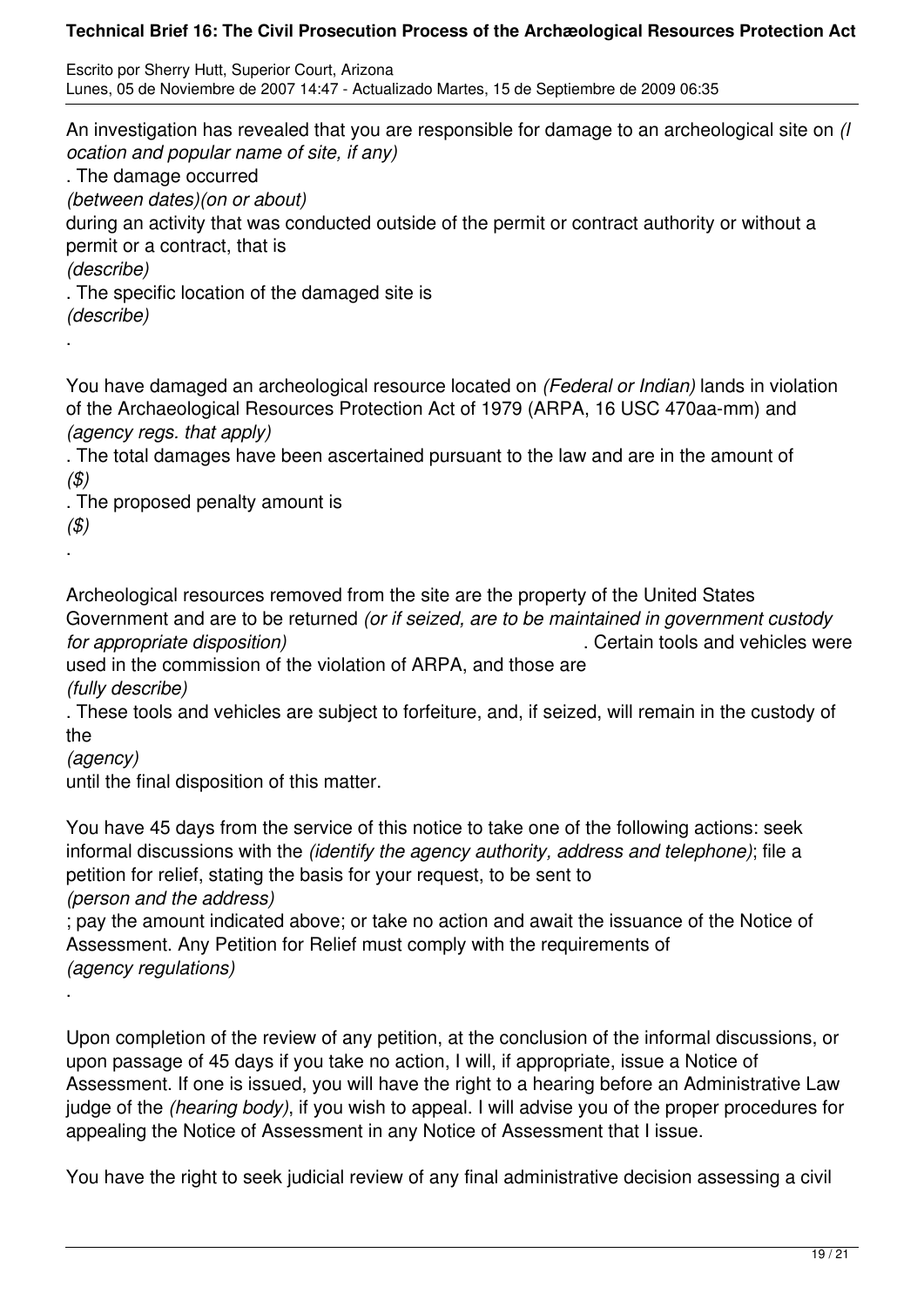Escrito por Sherry Hutt, Superior Court, Arizona Lunes, 05 de Noviembre de 2007 14:47 - Actualizado Martes, 15 de Septiembre de 2009 06:35

penalty.

\_\_\_\_\_\_\_\_\_\_\_\_\_\_\_\_ Signature and Title \_\_\_\_\_\_\_\_\_\_\_\_\_\_\_\_

Date

*(address if not apparent and telephone)*

### **APPENDIX B Petition for Relief**

To: *(person issuing notice of violation)* 

Date: *(served within 45 days of notice)* 

| (I)(we) (accept)(take issue with the Notice of Assessment dated                                     | ) for the following |
|-----------------------------------------------------------------------------------------------------|---------------------|
| reasons:                                                                                            | $\theta$ am not the |
| violator, explain)(I did not create the damage as indicated, explain) (I did not use the vehicle or |                     |
| tools now in your possession, explain) (the damage is overstated, explain)                          |                     |
| . The factual and legal reasons that I feel that I should not be assessed a penalty are:            |                     |

\_\_\_\_\_\_\_\_\_\_\_\_\_\_\_\_ Signed by the recipient of the notice or an officer of a corporate respondent

\_\_\_\_\_\_\_\_\_\_\_\_\_\_\_\_ **Date** 

To: (respondent)(s)

Date:

After an investigation *(and after considering the facts you brought forth in the informal hearing and/or the petition for relief)* it has been determined that you are responsible for damage to an archeological site *(describe)* on the *(site location)* . The damage occurred when you took action without a permit or contract, or in excess of your permit or contract authority, that is: *(describe)* .